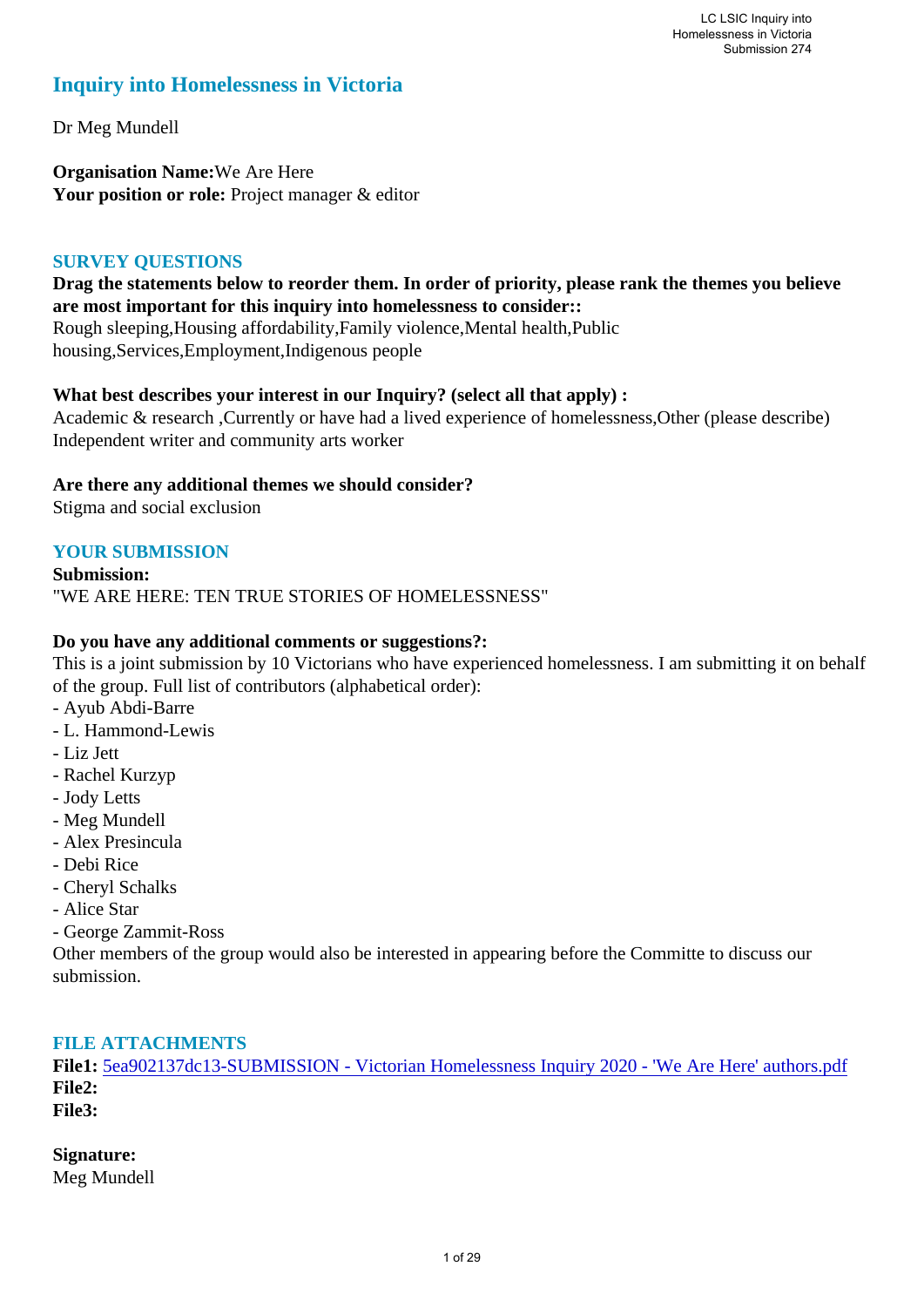# **SUBMISSION**

# **2020 INQUIRY INTO HOMELESSNESS IN VICTORIA**

# **WE ARE HERE: TEN TRUE STORIES OF HOMELESSNESS**

#### **Authors:**

Ayub Abdi-Barre L. Hammond-Lewis Liz Jett Rachel Kurzyp Jody Letts Meg Mundell Alex Presincula Debi Rice Cheryl Schalks Alice Star George Zammit-Ross

**30 April 2020**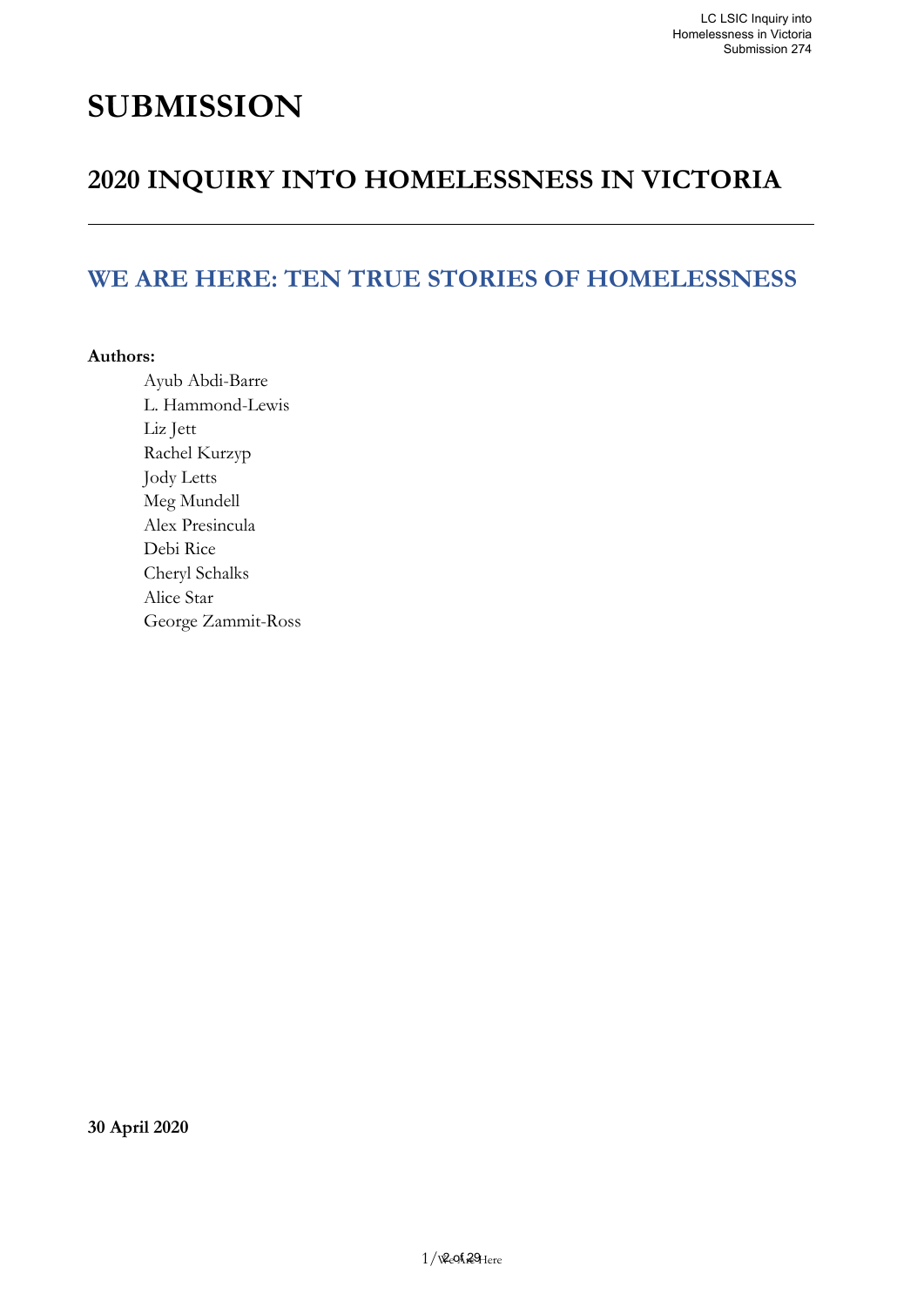### **CONTENTS**

| <b>Background to Submission</b> |  |
|---------------------------------|--|
| Introduction                    |  |
| <b>Homing Instinct</b>          |  |
| Fleeing, Running, Burning       |  |
| <b>Other People's Houses</b>    |  |
| <b>Under the Clocks</b>         |  |
| <b>Handle with Care</b>         |  |
| <b>Night Blindness</b>          |  |
| <b>Mobile Home</b>              |  |
| <b>Dark Places</b>              |  |
| No Place for a Woman            |  |
| Obituary for the Neighbourhood  |  |
| Acknowledgements                |  |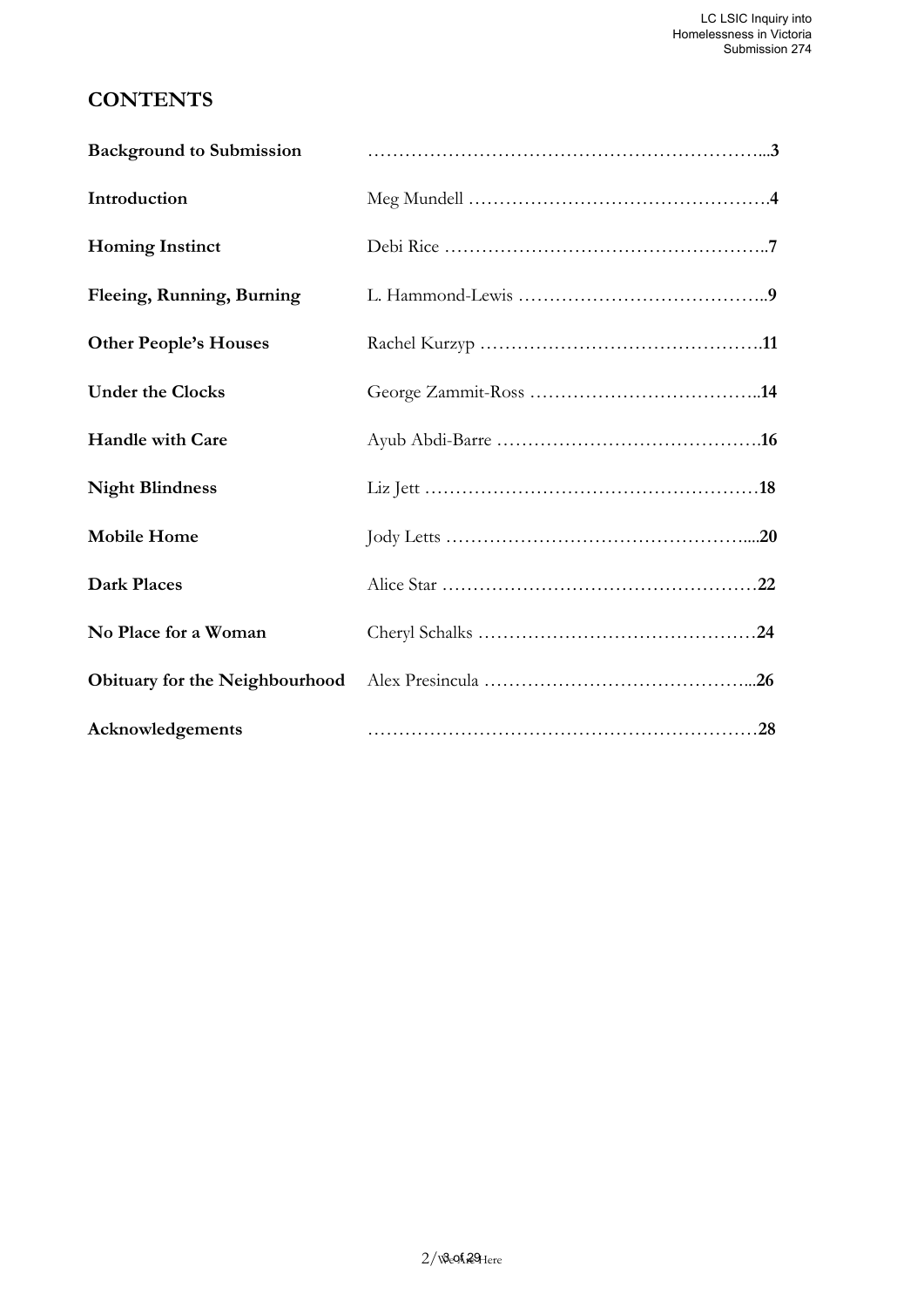### **BACKGROUND TO SUBMISSION**

These true stories represent the testimony of 10 Victorians with lived experience of homelessness.

The authors are all contributors to *We Are Here: Stories of Home, Place & Belonging* (Affirm Press, 2019), an edited collection of 40 true stories by people who have experienced homelessness.

With an over-arching theme of 'place', the book is a world-first contribution to the 'own voices' movement. The stories included in this submission are all extracted from the book.

These first-hand accounts explore the meaning and importance of 'home', the personal impacts of homelessness, the traumatic life events and structural factors that can contribute to it, and how the writers survived these experiences – whether living on the streets, in boarding houses, vehicles, or other precarious forms of shelter. Their stories also reveal the gaps in our collective response to homelessness, and the urgent need for more effective and lasting solutions to the housing crisis, both within Victoria and nationally.

The writers thank the committee members for the opportunity to have their voices heard. We also thank our partner organisations for making the project possible: Launch Housing, Roomers Magazine (Elwood St Kilda Neighbourhood House), Council to Homeless Persons (Peer Education and Support Program), and *The Big Issue* Australia.

*We Are Here* was supported by a City of Melbourne Arts Grant, with seed funding from StreetSmart Australia.

– Meg Mundell, project manager & editor, *We Are Here: Stories of Home, Place & Belonging* (Affirm Press)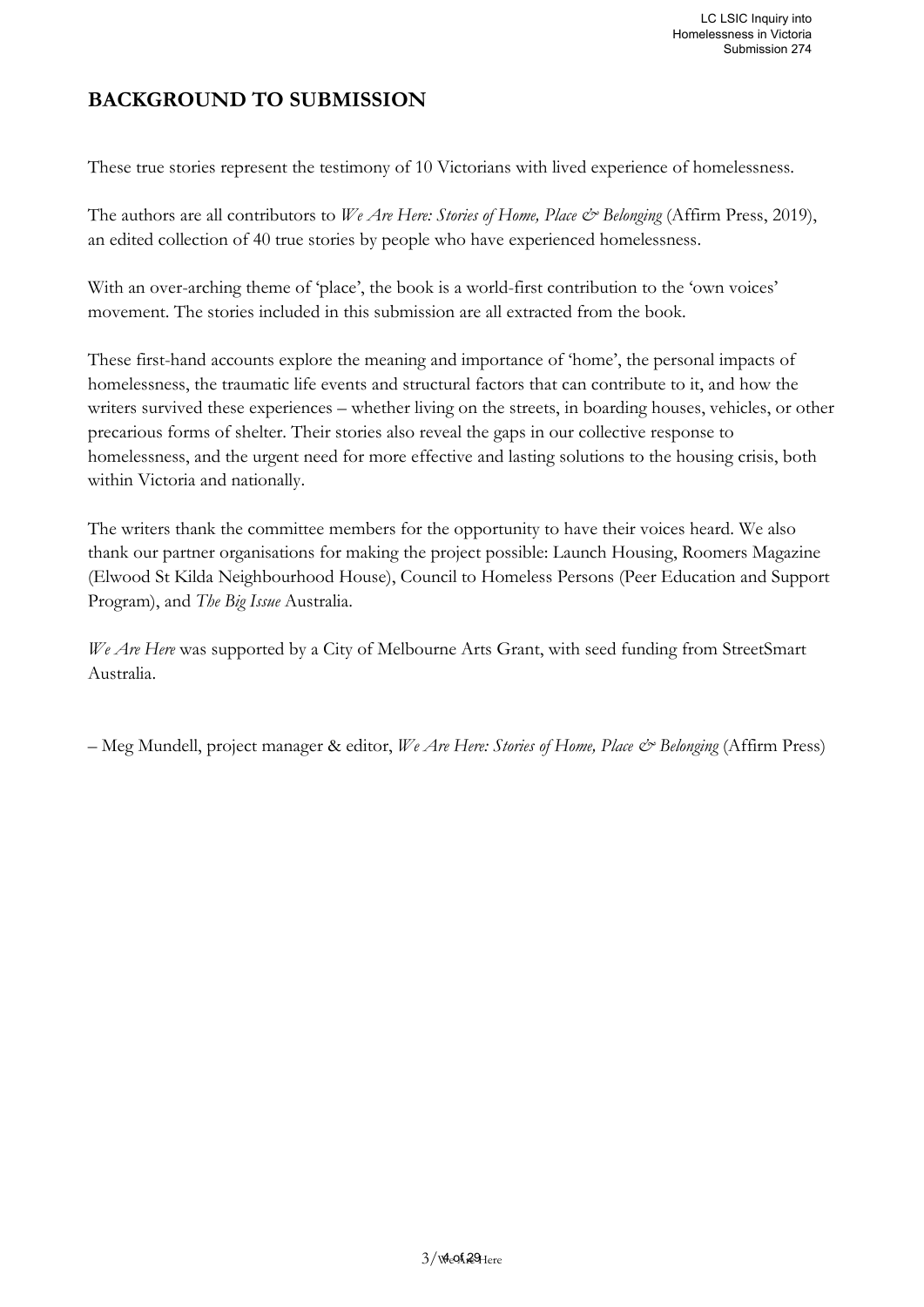#### **INTRODUCTION**

#### **RIGHTFUL PLACES: WE ARE HERE**

#### **By Meg Mundell**

This book is a strange hybrid: part creative venture, part research project, part social document. Written by people who have experienced homelessness, and themed around "place", these personal stories and poems traverse new territory and re-imagine familiar ground – from rainforests to cattle stations, from Bangkok slums to earthquake-torn Mexico City, from beloved childhood places to danger zones.

We Are Here is an ongoing project with three aims: to explore understandings of place amongst people who have experienced homelessness; to investigate how creative writing might capture placerelated knowledge and experiences; and to amplify a diverse range of overlooked voices, while challenging some stereotypes.

In 2018 I ran a series of place-themed writing workshops in Melbourne. All participants had known homelessness. In Australia, 'homelessness' includes sleeping rough, living in a vehicle or tent, squatting or couch-surfing; staying in a rooming house, refuge, caravan park, crisis accommodation or transitional housing; or in other inadequate, severely overcrowded, or temporary shelter due to lack of alternatives (1).Each week, the writers produced an astonishing volume and variety of work. The resulting book features all fourteen workshop attendees, plus twenty-four other writers, and four visual artists. Prize-winning authors appear alongside newer scribes. All the writers have some link to Melbourne.

There's humour, joy and strength in these true tales, but also hardship, loss and trauma. They reveal just how easily, if our own luck turned bad, we might find ourselves unhoused. Nobody was encouraged to write about being homeless, but half the pieces here touch upon the topic. The only condition was that 'place' had to be present in some way.

Place is a vital pillar of human life: we are always, unavoidably, *somewhere*. Transcending setting or location, places are made of stories, people, emotions, relationships, actions, landscapes, sites, objects, images and traces. From our mother's womb to our hometown haunts, places shape how we live and who we become.

But if you've been cast adrift from that most essential place – a secure home – how do you understand, experience and imagine place?

Tapping into what Norman Mailer called 'the spooky art' (2), creative writing opens a portal onto place-based memories and encounters. As human geographer Owain Jones argues, it offers a channel to access and convey 'past emotional–spatial experiences', those bygone moments that are 'mapped inside us and which colour our present in ways we cannot easily feel or say' (3). Writing also allows people to tackle sensitive topics safely, and invites readers to navigate shared terrain through 'narrative empathy' (4).

The book has four sections. In 'Home Truths', the writers explore meanings, memories and experiences of home; in 'City Streets', they evoke parts of inner Melbourne, with side trips to Bangkok and Dublin. 'Cast Adrift' recounts episodes of displacement, disconnection and isolation – being 'out of place' – while 'Belonging' explores community, togetherness, connection and hope.

From these pages, some clear themes emerge. One is that having a secure, safe home is vital to people's wellbeing, inclusion and participation in society. The formative power of place is another. Childhood looms large, childhood homes in particular. While 'home' usually carries positive associations, for many contributors the opposite has been true. One-third of them disclose early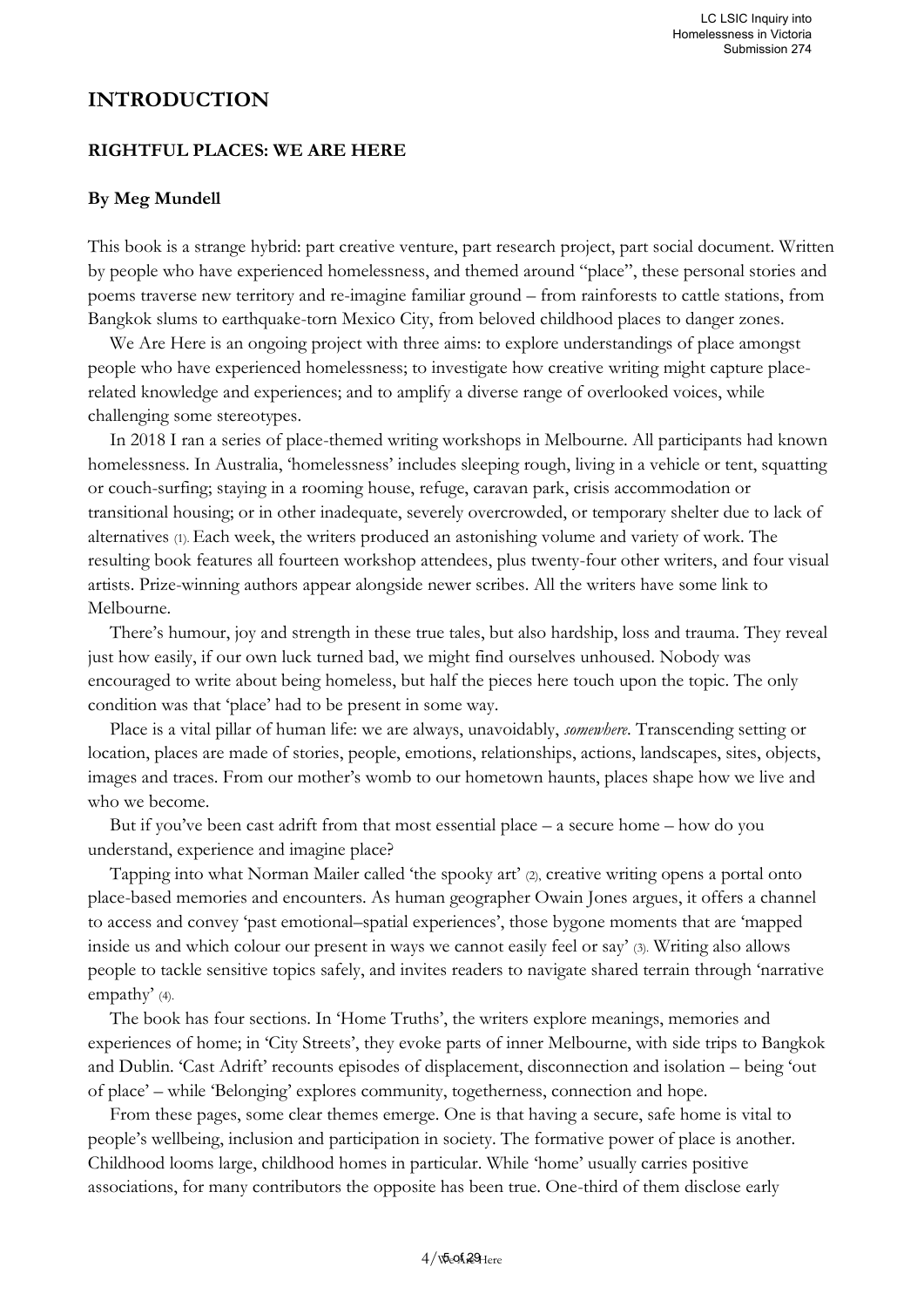experiences of trauma, violence, abuse, neglect, family breakdown, grief or loss. These distressing life events often led to displacement.

'Place attachment', our emotional and cognitive bonds with specific places, is important to human identity, wellbeing, security and sense of belonging  $(5, 6)$  – particularly for children  $(7, 8)$ . Topocide' is the destruction of bonds between people and places (9). When ties with place are broken involuntarily or unexpectedly – whether by distressing events, or by the ongoing displacements of homelessness – this can trigger stress and social isolation, disrupt sense of self, erode belonging and compound trauma (6, 10). This is also evident in pieces by writers from refugee backgrounds. And as several stories show, homelessness itself makes you vulnerable to further violence and harm: sleeping rough, or in substandard rooming houses, is stressful, unhealthy and dangerous, especially for women.

Some writers examine how places change, and how their histories fade or linger over time. The transformations they describe can be gradual, taking years or decades, or sudden and drastic, wrought by natural disaster, fire or gentrification. Other themes include resilience and resourcefulness, the desire to connect with nature, the enduring role of migration in shaping place, and the benefits of positive human–place relationships. In the book's final section, the writers explore the making of human bonds with, and within, place – and how this can foster inclusion, community and belonging.

Homelessness is often seen as a result of bad choices made by flawed people (11). This convenient myth supports the illusion that it could never happen to 'us', ignoring the well-documented structural causes and unforeseen life events that can render people homeless. These include a dire national shortage of social and affordable housing, punitive welfare policies, inadequate social security, poverty, unemployment, rental stress, gentrification, family violence, sexual abuse, discrimination, injury, disability, mental illness and traumatic incidents (12, 13, 14). Some studies have found that 'the homeless' are seen as sub-human, 'the lowest of the low', incapable of rousing empathy (15). This denial of people's essential humanity reflects poorly on the deniers, and causes real harm to the people being dehumanised.

Blaming people for becoming homeless fosters stigma and prejudice (16). It is also inaccurate. Research shows that choice is constrained by context: rough sleepers who framed their homelessness as a choice often exaggerated their own agency as a self-protective measure; sleeping rough is unpleasant and dangerous, but some 'choose' the streets over chaotic, crowded and temporary homeless shelters. As one writer notes, choice is largely about *perceived* choice: which options seem available to us. And for many rough sleepers, housing seems unattainable, and homelessness inescapable (11).

Marginalised groups are now making hard-won gains against discrimination and prejudice. Yet the 116,000 Australians who are homeless every year remain a shadow population, vilified and silenced. It's partly categorical: for the vast majority who endure it, homelessness is a situation, not an identity. Other silencing factors include poverty, lack of resources and the 'hidden' nature of homelessness: the *visibly* unhoused, rough sleepers, make up only seven percent of the total figure. But prejudice plays a big part: the assumption that 'the homeless' have nothing to offer, and a parallel reluctance to disclose membership of this maligned group.

This project uniquely combines three strands of enquiry – place, homelessness and creative writing – to uncover new insights into how they might be connected. It also seeks to foreground the voices of a diverse group of people who are too often devalued, underestimated or ignored. (And they are diverse: see their bios)

This world-first collection of personal stories bears witness to the intelligence, creativity and strength of their writers. In doing so, it challenges many of the damaging myths and misconceptions about people who experience homelessness. Here, these writers claim their rightful place – in public conversation, in literature, in the world. We hope you enjoy the read.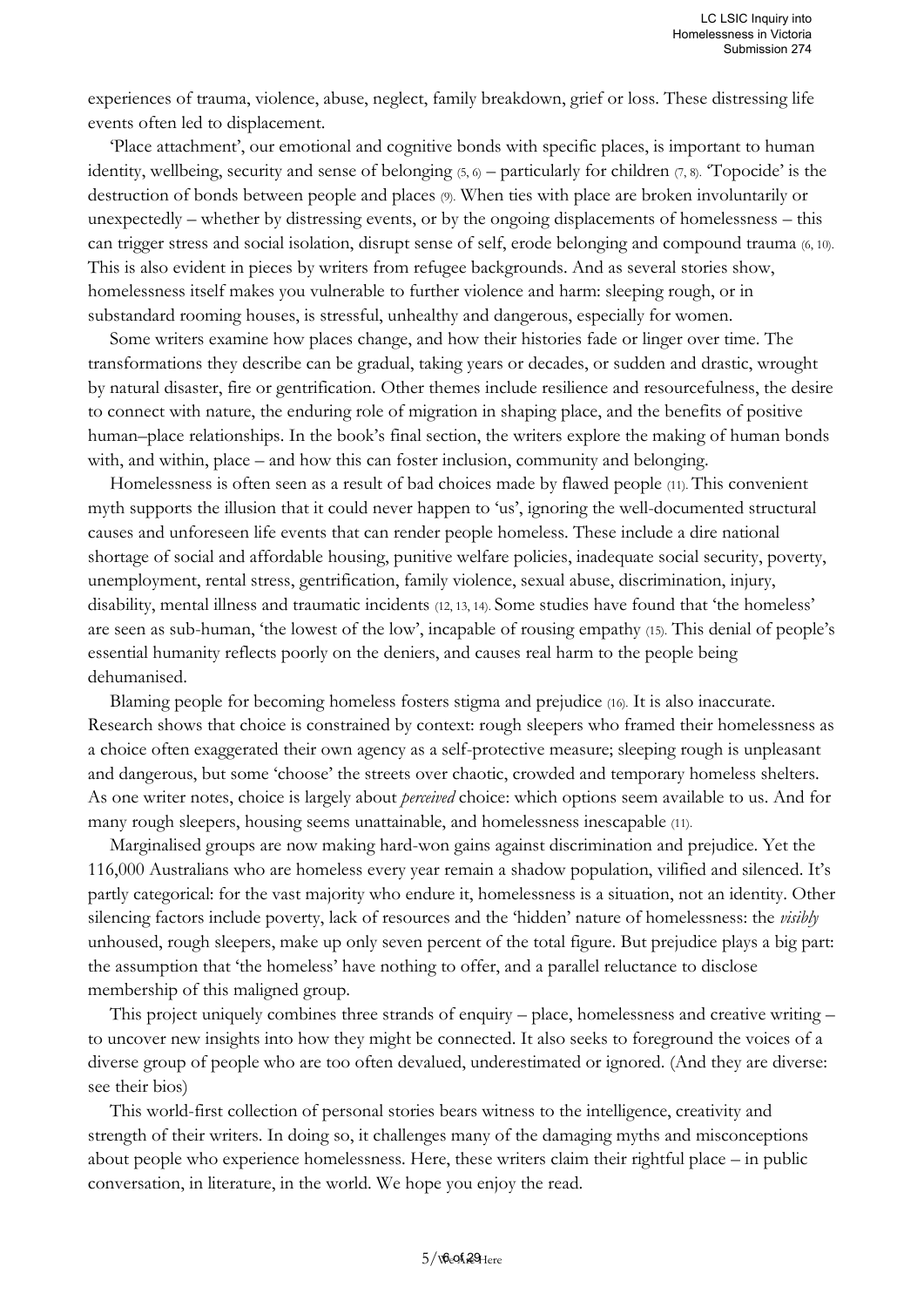#### **References**

(1) Council to Homeless Persons (nd). Definition of Homelessness. <https://chp.org.au/homelessness/>

(2) Mailer, Norman (2003). *The Spooky Art: Some Thoughts on Writing.* New York: Random House.

(3) Jones, Owain (2005). 'An Ecology of Emotion: Memory, Self and Landscape.' In: *Emotional Geographies,* J Davidson, L Bondi & M Smith (eds). Ashgate.

(4) Keen, Suzanne (2006). 'A Theory of Narrative Empathy', *Narrative.* 14:3, 207–236.

(5) Low, Setha & Irwin Altman (1992). 'Place Attachment: A Conceptual Inquiry.' In: *Place Attachment*, I Altman & SM Low (eds). London: Plenum Press.

(6) Brown, Barbara & Douglas Perkins (1992). 'Disruptions in Place Attachment.' In *Place Attachment*, I Altman & SM Low (eds). London: Plenum Press.

(7) Jack, Gordon (2010). 'Place Matters: The Significance of Place Attachments for Children's Well-Being', *The British Journal of Social Work*, 40:3, 755–771.

(8) Chawla, Louise (1992). 'Childhood Place Attachments.' In *Place Attachment*, I Altman & SM Low (eds). London: Plenum Press.

(9) Porteous, John D (1998). 'Topocide: The Annihilation of Place.' In: *Qualitative Methods in Human Geography*, J Eyles & DM Smith (eds). Cambridge: Polity Press.

(10) Riggs, Esther & Adrian Coyle (2002). Young People's Accounts of Homelessness: A Case Study Analysis of Psychological Wellbeing and Identity', *Counselling Psychology Review*, 17:3, 5–15.

(11) Parsell, Cameron & Mitch Parsell (2012). 'Homelessness as a Choice', *Housing, Theory and Society*, 49:4, 420–434.

(12) Australian Institute of Health and Welfare (2017). *Australia's Welfare 2017.* Australia's welfare series No.13, AUS 214. Canberra: AIHW.

(13) Beer, Andrew, Emma Baker, Shelley Mallett, Deb Batterham, Anne Pate & Laurence Lester (2011). *Addressing Homelessness Amongst Persons with a Disability: Identifying and Enacting Best Practice*. Final Report, FAHCSIA, Canberra.

(14) Pawson, Hal, Cameron Parsell, Peter Saunders, Trish Hill & Edgar Liu (2018). *Australian Homelessness Monitor 2018*. Collingwood, VIC: Launch Housing.

(15) Harris, Lasana & Susan Fiske (2006). 'Dehumanizing the Lowest of the Low: Neuro-imaging Responses to Extreme Outgroups', *Psychological Science*, 17, 847–853.

(16) Belcher, John & Bruce DeForge (2012). 'Social Stigma and Homelessness: The Limits of Social Change', *Journal of Human Behavior in the Social Environment*, 22:8, 929–946.

#### **About the author**

**Meg Mundell** is a writer and academic from Aotearoa New Zealand. She lives in Melbourne with her partner and son. Her books include *The Trespassers* (UQP, 2019), *Black Glass* (Scribe, 2011) and *Things I Did for Money* (Scribe, 2013), and her work has appeared in *Best Australian Stories, The Age, The Guardian, The Monthly, Meanjin* and elsewhere. Meg is a former deputy editor of *The Big Issue* Australia, and has also worked in homelessness policy, public housing and community engagement.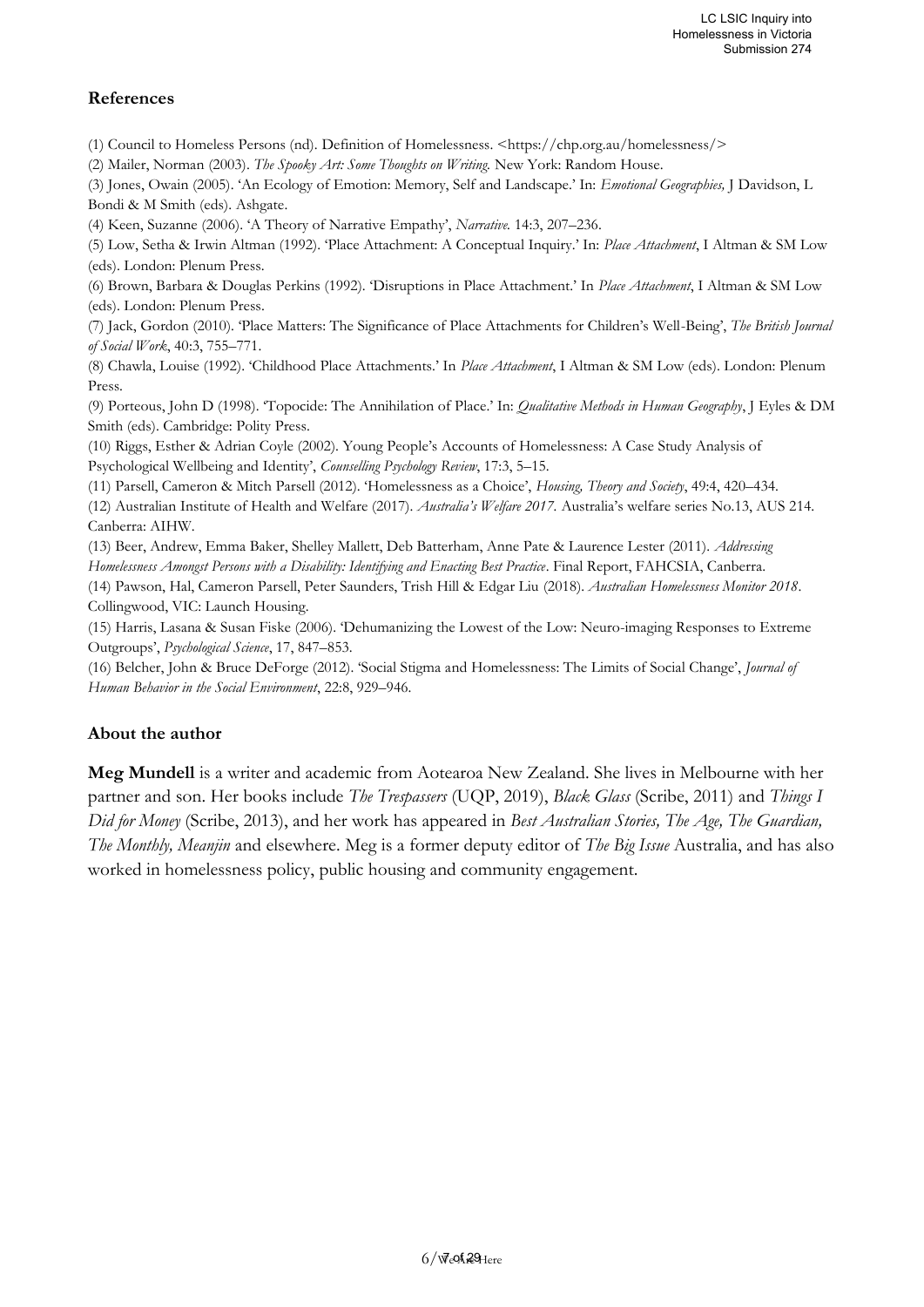#### **HOMING INSTINCT**

#### **By Debi Rice**

Home is remote Home is freedom Finding home can seem impossible

Home is depression, overdose Escape from home is freedom

Home is comfort, love, protection I have none

Home is support No place for judgement No place for rules Where you can say what's on your mind Ha!

Home is evil, sad, confusing Punishment, violence Bad girl

Home is lonely A place to hide shame and destruction from the rest of the world

Open the door, I say I wasn't born to follow People hang themselves at home Responsibilities are at home Tick-tock, the rhythm of life Mental illness is at home

Hidden away from the world Elusive glimpses of home Then disappointed, abandoned Strangers again More danger

Keep looking Keep running I'll find this place

The lights go on The burden lifts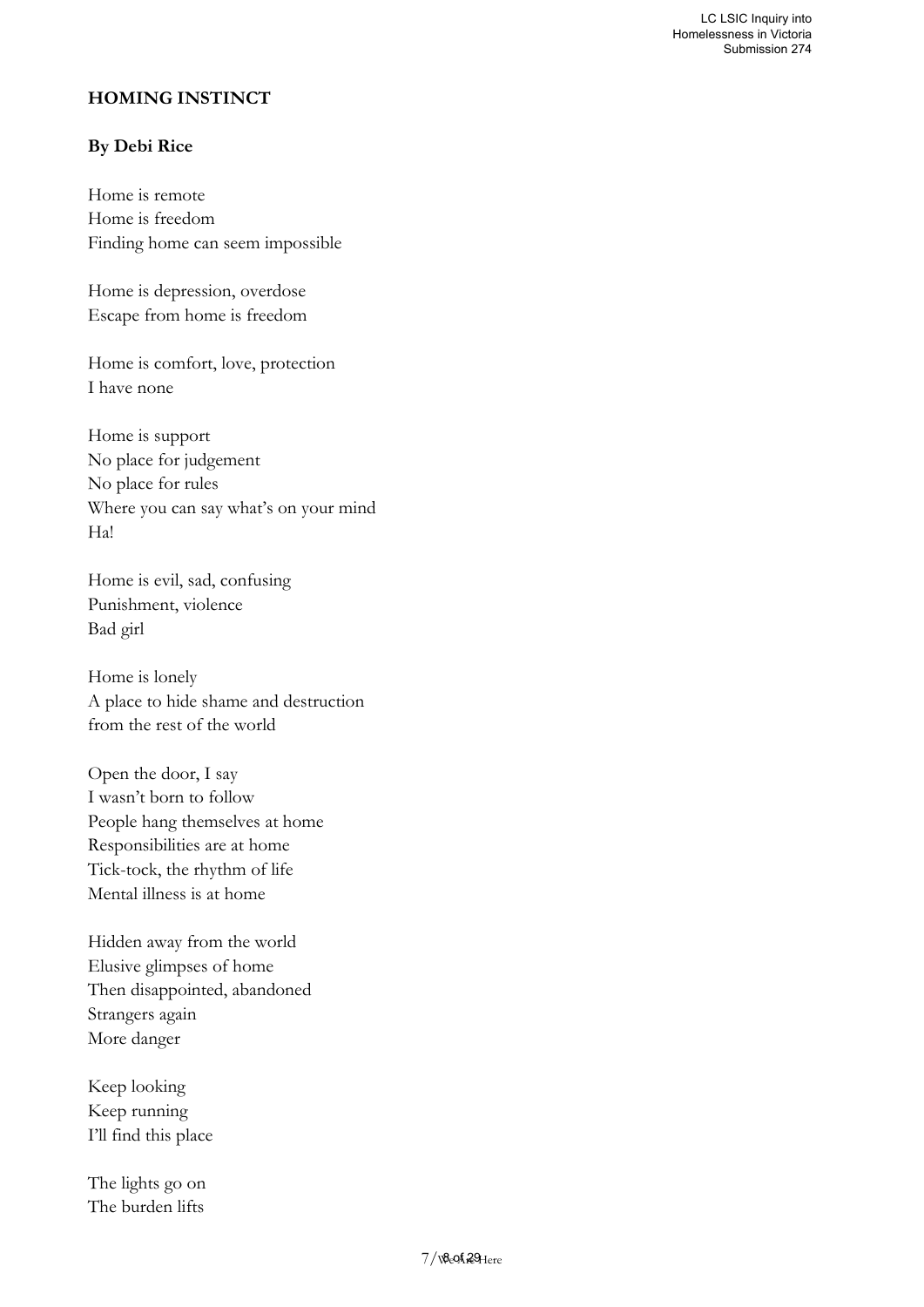Safety is home

A fresh start A new friend Time to nourish To care for the soul

Home is inside me A sense of belonging The key to my home: being true to myself

#### **About the author**

**Debi Rice** is from Victoria's Western Districts. Raised by her mother, she never knew her father. At nineteen Debi became pregnant and was married for two years. Moving to Melbourne, she worked in the public service, in factories and shops, and as a disability support worker. She has survived ten years of homelessness, various mental health issues, and domestic violence. Strongly committed to social justice, she gained a Community Development degree as a mature-age student. Now a free-spirited sixty-one-year-old, she loves her children and grandchildren, and is a professional advocate and guest speaker.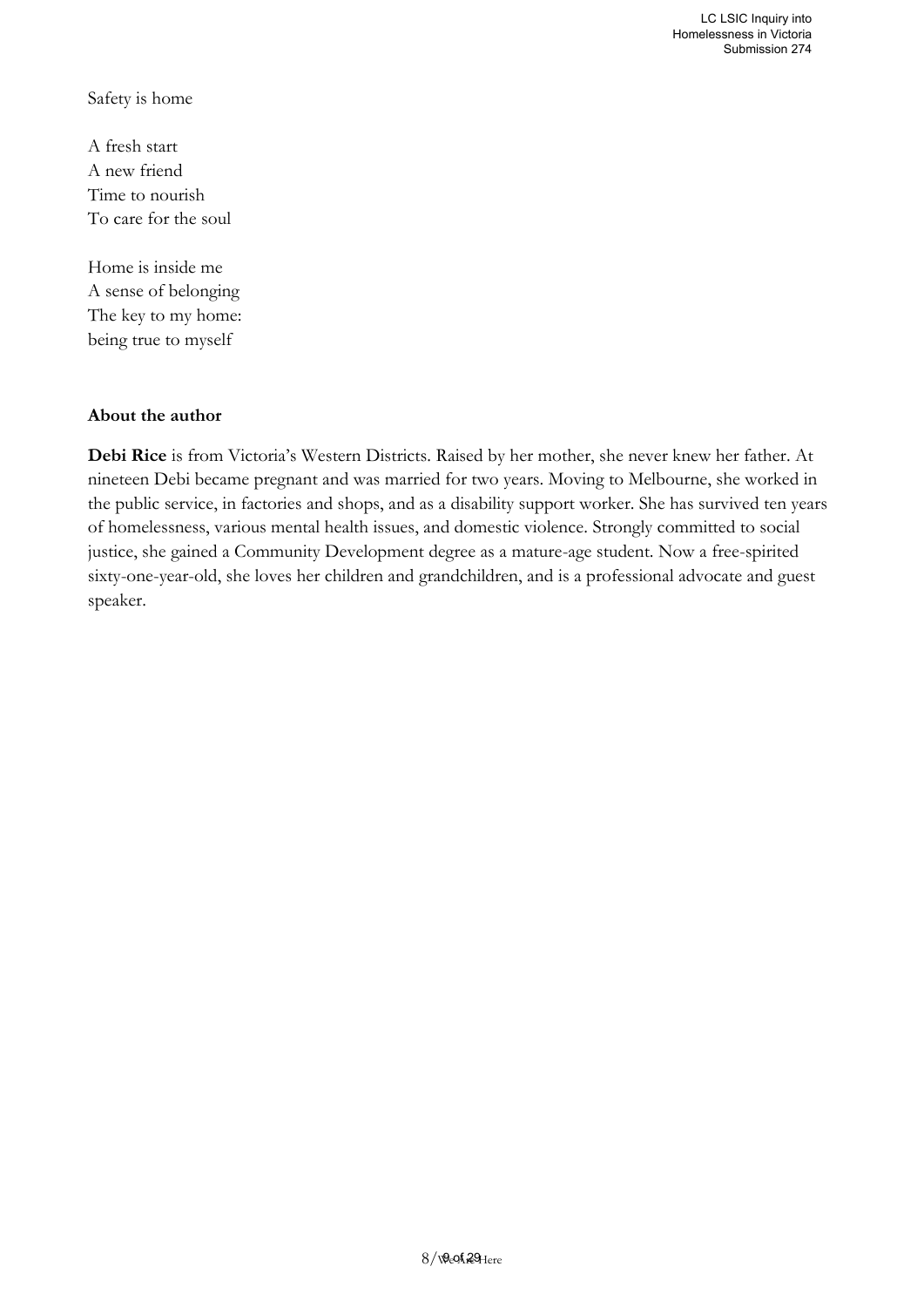#### **FLEEING, RUNNING, BURNING**

#### **By L Hammond-Lewis**

I have always been told to be quiet. By my friend in school who punched me in the stomach, in my backyard, near the paneled wooden fence that always gave us splinters. *Don't you tell your mum!* By my high school friend, who threw my favourite toy in my face, hard and at close range, so it left a bruise.

When the fighting gets bad at home between my parents, my father beats my mother as she huddles on the floor. I see his fist rise up and slam down with a force I've never seen used on any other human being. My siblings, all male, tell me: *Shut the fuck up, I don't care about our fuckin' family history*. S*top saying that shit – or else*. I watch as the only other woman in my life makes herself smaller and smaller, giggling nervously to fill silences, withdrawing more and more from life, and from me.

Finally, I leave home.

At fifteen I have no idea about the world, although I think I do – because I lost my virginity to a much older man and can't tell anyone. *Slut*. Because I got expelled from one high school and sent to another, where a teacher got murdered. After I leave, my mother spends years trying to reconnect with me. My father shouts down the phone about getting DHS off his back: *Cunts and dogs!* After that call, he and I never speak again.

I grew up in an inner suburb of Melbourne – old industrial streets, small workmen's cottages, everything grey. I flee to a hilly area in the city's outer north-east. I am charmed by Eltham's mudbrick houses. It's so lush and green here, and I think everything will be better.

I live with women. We can talk about periods. We do our nails and watch 'Buffy'. We get drunk and dance for hours in circles.

The Mother of the house has certain ideas about how to live. She's written a script. She's also a psychic. She has two daughters; we are all very close in age. We do rituals and drink a lot of cheap alcohol. I'm told not to finish my meals, because ladies don't do that. I keep stepping out of line; the Mother keeps sitting me down for talks, shouting at me. I cry. I never get anything right.

She wants to perform primal scream therapy, sits me in the middle of the room: *Visualize your childhood bathroom. Why was there a lock on the door? You're in your bath with your father, he is touching you, what do you say?* She begins to speak in a rough Aussie accent. I tell her, *He didn't talk like that.* She says, *But aren't you all bogans?*

We do a blood ritual with a fancy knife, the kind you find in stores that sell incense, tobacco, Tshirts with wolves on them. Her daughters refer to me as their sister, but one of them soon stops talking to me. I never find out why. She growls at me, drinks lots of milk, eats raw meat. She says she's a werewolf.

We move houses regularly – because we can't make the rent, because we've burned bridges. But I'm too swept up in adventure to question this. And the Mother keeps telling me I am special: I am at a higher frequency, like them.

At school, I fail Year Eleven.

One day, when we can't pay that month's rent, we leave the house secretly in pairs and take the train out to the country to live with a man the Mother met over the internet.

I imagine country life will suit us better, but I can't go to school anymore because we have no money. Things get tense with the man. One night he leaves, screaming at us to be gone by the time he gets back. A drunk woman, someone from the Mother's past, comes to collect us. We sleep at her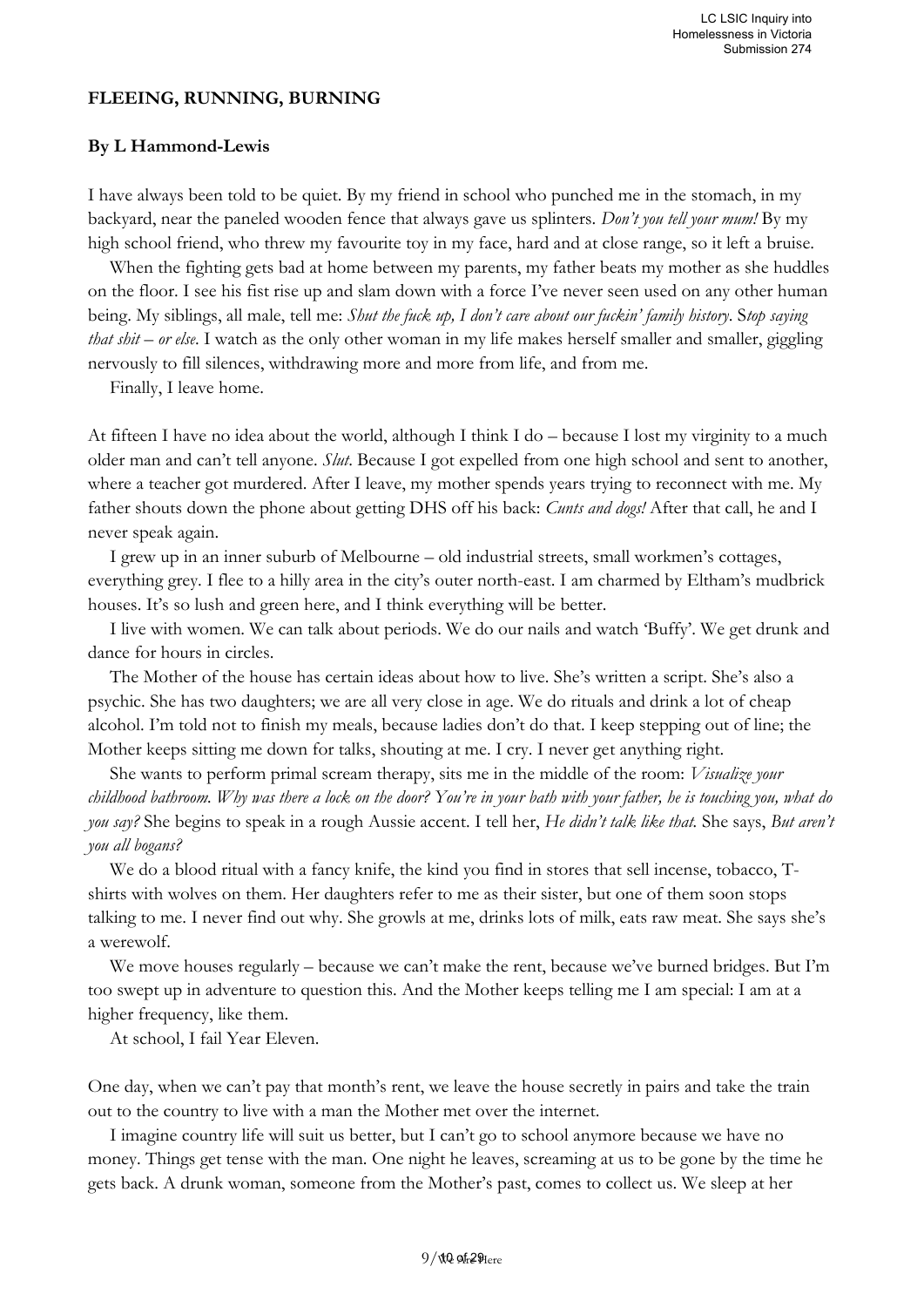place, all three of us crammed into one tiny room together. But within days the relationship between the Mother and the woman falls apart.

### **When we can't pay the rent, we leave the house secretly in pairs.**

I am so far away from everything familiar to me: the lush trees, the hills. I even miss the grey. Here the dirt is red, and young children are terrifying. There's nothing in the local store; no one has curtains, it's all sheets and broken glass.

Then, finally, we have nowhere to go. We're placed in a motel for the night, then moved into a caravan park to wait for a place in emergency housing. We get groceries from a store behind a church, a portable building or converted shipping container. Everything is in packets and cans, orange and yellow. The Mother insists we wear our best clothes: we might officially be homeless, but that doesn't mean we should lose *class*.

The caravan park is scary: it's in an isolated area, it's cold and windy, and the van seems flimsy against the elements. Over the chicken-wire fence is a paddock where two beautiful shaggy ponies live. We pat them; it's really comforting to connect with an animal. But I don't say this out loud: one of the sisters is 'good with animals', and I'm not allowed to be that too.

Eventually we're moved into transitional housing, and I go back to school. Between classes I slip into the girls' toilets and sob. I've always struggled with school, but it's gotten much harder over these years. I cannot understand anything.

For a while I have a boyfriend, but he doesn't understand the way we live. His constant questions are one of the catalysts for making me leave.

I still don't understand everything that happened. For a long time I was angry, searching for answers. At some point, I accepted that it might never make sense: Why did I sleep in the laundry? Why say you love me when you don't? Why mess with my head like that? Why make me do all the shitty things you didn't want to do, then laugh at me and call me 'Cinderella'?

Staying quiet has its pros and cons. There's a point where things can switch around: where you go from owning your story, to the story owning you. I think myself as lucky, even though certain achievements came to me later in life: finishing VCE, getting sober; creating a little family of my own, one full of truth, love and safety. But at least I got the chance.

I've never told this story to anyone, except my partner. And now, you.

#### **About the author**

**L Hammond Lewis** is an artist and teacher living in Victoria. They have completed a visual arts degree at the University of Melbourne, and exhibited their work both nationally and internationally. One day L hopes to write a book, but between art-making and gardening, it's very hard to find the time.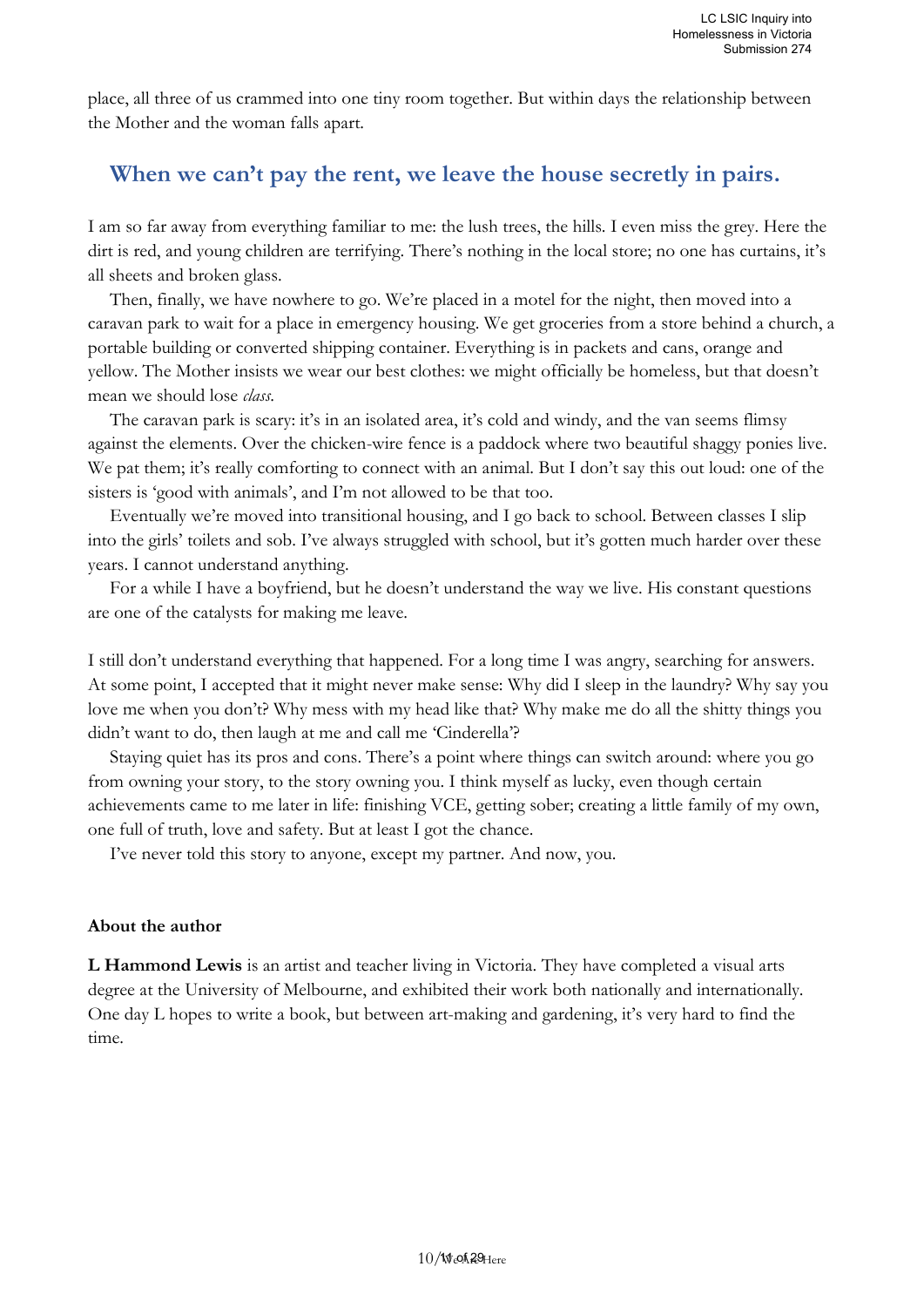#### **OTHER PEOPLE'S HOUSES**

#### **By Rachel Kurzyp**

'Who do you think lives there?' Mum asked, pointing to a house with a yellow door and green roof. The expansive home stretched over two blocks; perched on a slight hill at the end of a cul-de-sac, it was protected on all sides by an ivy-covered wall, its letterbox a decorative golden slit.

'A doctor and a teacher,' I guessed.

'No, a plumber!' my younger brother shouted, swinging his legs high in his car seat.

We'd play the 'Who-lives-there?' game every time our blue Gemini's battery died and had to be driven back to life – which was every month. We liked the game so much that when we grew bored of watching movies or riding our bikes around the neighbourhood, we'd beg Mum to take us for a drive.

'We all set?' Mum would ask, turning her head to ensure we were buckled up. 'On the road again!' We'd laugh as the engine whined into life.

It was during these road trips, up and down Hobart's hilly streets, that I fell in love with other people's houses and all that existed within their four walls.

 $\sim$ 

It's common to feel a sentimental or nostalgic attachment to where we live, to the houses we occupy. We ask each other, 'Where are you from?' and 'Where's home for you?', because we recognise that the answer tells us something important about the person. In real estate ads, magazine spreads and Instagram feeds, home is a building, a street address, a carefully chosen mix of decor.

But deep down, we know it's much more – a home isn't just *where* you are, but also *who* you are. Place and person mutually affect each other: while we can make a house into a home, our homes can also shape who we become.

### **A home isn't just where you are, but also who you are.**

Growing up, my family home was a three-bedroom, cream weatherboard house with peach trims around the windows and a matching peach-coloured door. We had a wire fence encircling our front yard, and rose bushes that bloomed red and pink. We were too lazy to open the gate so we'd scale the fence when Mum wasn't looking, taking turns lifting our white terrier Polly over too.

My brother and I spent as much time as we could away from home; only when the sun sank behind the hills did we return.

Most of my high school days were spent at a friend's place, a three-bedroom, two-storey house with a double garage. She was an only child and her parents worked late, so I was a welcome addition to their family: another person to carry the washing in, set the table and walk the dog.

I liked pretending I was part of their family. I'd watch in wonder as my friend's parents squabbled over paying the bills, their arguments ending in a kiss and a hand squeeze instead of a back-handed slap and a verbal threat.

But just as I'd start to believe things could be different, the phone would ring. Then I'd receive a helpless look from my friend's mother. I'd been summoned: it was time to pack my bags and go back home.

Home is much more than four walls and a roof: it's a place when you form your identity, shape your values, and develop your sense of belonging. For many people, our homes are extensions of ourselves,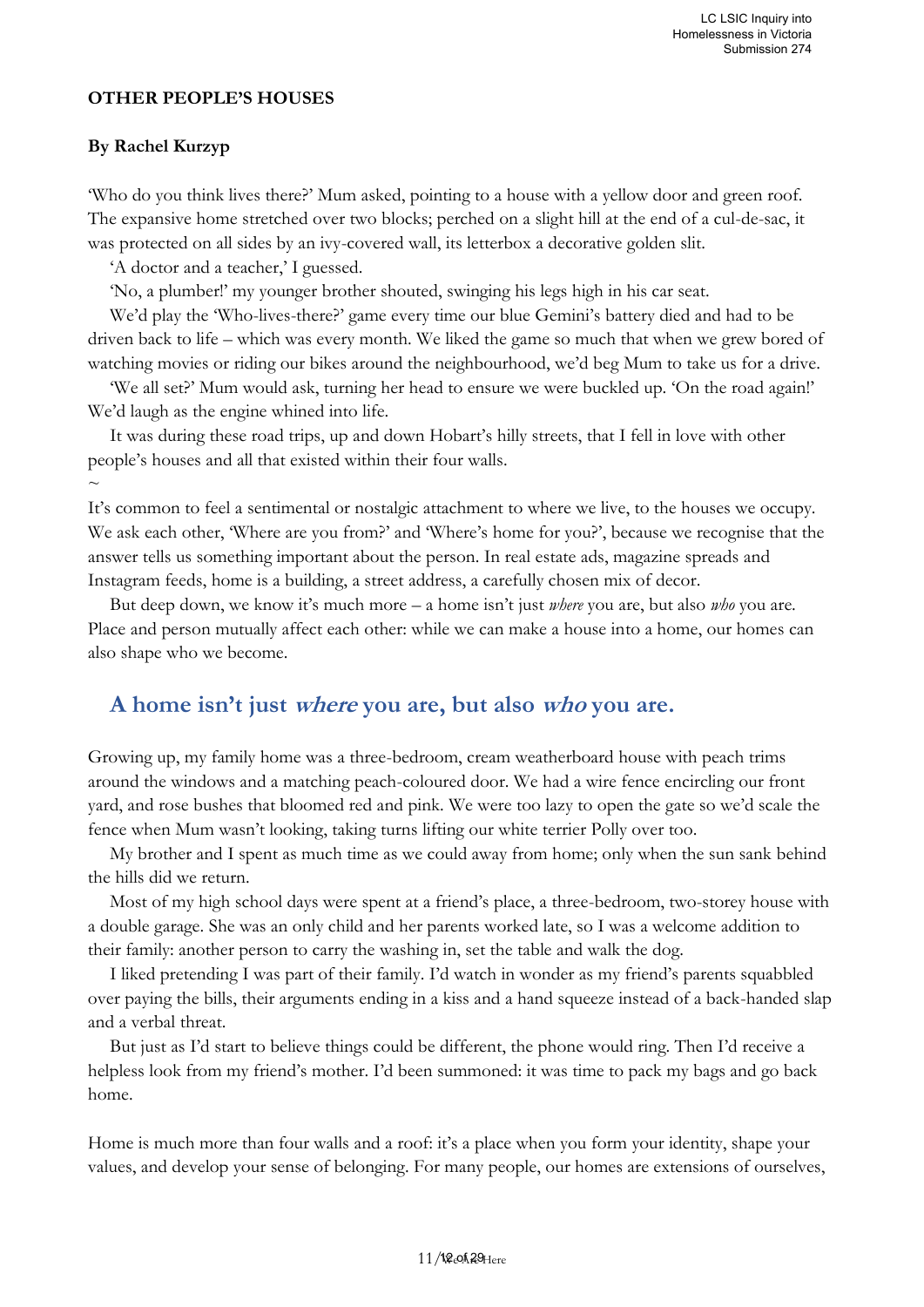the public faces we put on for the world: the well-tended front lawn, the family photos on the mantelpiece, the overstocked pantry.

Our childhood homes are often the places we remember the most strongly. I have memories of hovering around the kitchen asking Mum when dinner would be ready; bickering with my brother over whose turn it was to pick a movie; seeing Mum proudly stick an award on the fridge; being safely tucked in at bedtime.

But I also remember the feeling of my stomach dropping as I turned the key in the front door. The vibrating sound a fist makes when it hits plasterboard. The way my brother's shoulders would slump, his eyes focused on the floor, as he took yet another berating from one of Mum's boyfriends, a rotating cast of men who used fear to dominate others and make themselves feel powerful. Inside our house raged a battle we could never win, and the armour we wore to protect us weighed heavily.

Most vividly of all, I remember standing in the middle of my bedroom one day, and thinking I could finally be free of it all: the shame, the sense of loss, the guilt, the stigma of living in a broken home. For the first time, I realised that my future wasn't set, that I could choose what and who I wanted it to be.

All I had to do was walk out the front door and never look back. So that's what I did.

### **Inside our house raged a battle we could never win, and the armour we wore to protect us weighed heavily.**

My brother was fifteen, I was seventeen, when we found ourselves sleeping at the home of my thenboyfriend's mother. That first night we shuffled single file down her carpeted hallway to our allocated rooms. Her three-bedroom house, built from Huon pine, had grand ceilings and a fireplace that was the centrepiece of the living room. She lived alone and enjoyed the stillness of the bush surrounding her land.

I was grateful to her for letting us stay, and we nodded obediently to the house rules: no shoes on inside, money for bills was to be paid in cash, and we had to do household chores. Just as I'd done in our family home, I did my best to go unnoticed, conscious of being present in another person's space.

But no matter how much I wiped, whispered or remained behind closed doors, I couldn't shake the feeling that I wasn't welcome or wanted. Although we were told to think of ourselves as *invited* guests, we knew we had nowhere else to go until we found a place to rent. Maintaining pleasantries was exhausting. But I was afraid one wrong move would see us out on the streets, so I remained on high alert: continued to hold my breath, to flinch at sudden loud sounds. Watched for tell-tale signs in body movements, and told myself: just hold on for a little while longer.

# **Afraid one wrong move would see us out on the streets, I remained on high alert.**

'Could you see yourself living here?' I asked my brother, standing in the entranceway of a two-bedroom apartment.

'Yeah, I'd have that bedroom,' he said, gesturing with his dirty sneaker.

Within a week, the two of us were settled into our first place: a white brick unit with a green roof, nestled at the bottom of a hill so steep it caused unknowing drivers' tires to spin and smoke if they tried to change gears on the ascent.

I wouldn't admit it to anyone, but I liked the noise, the towers of second-hand Tupperware in our kitchen cupboards, the way the glow from the streetlights filtered in through bent blinds, creating an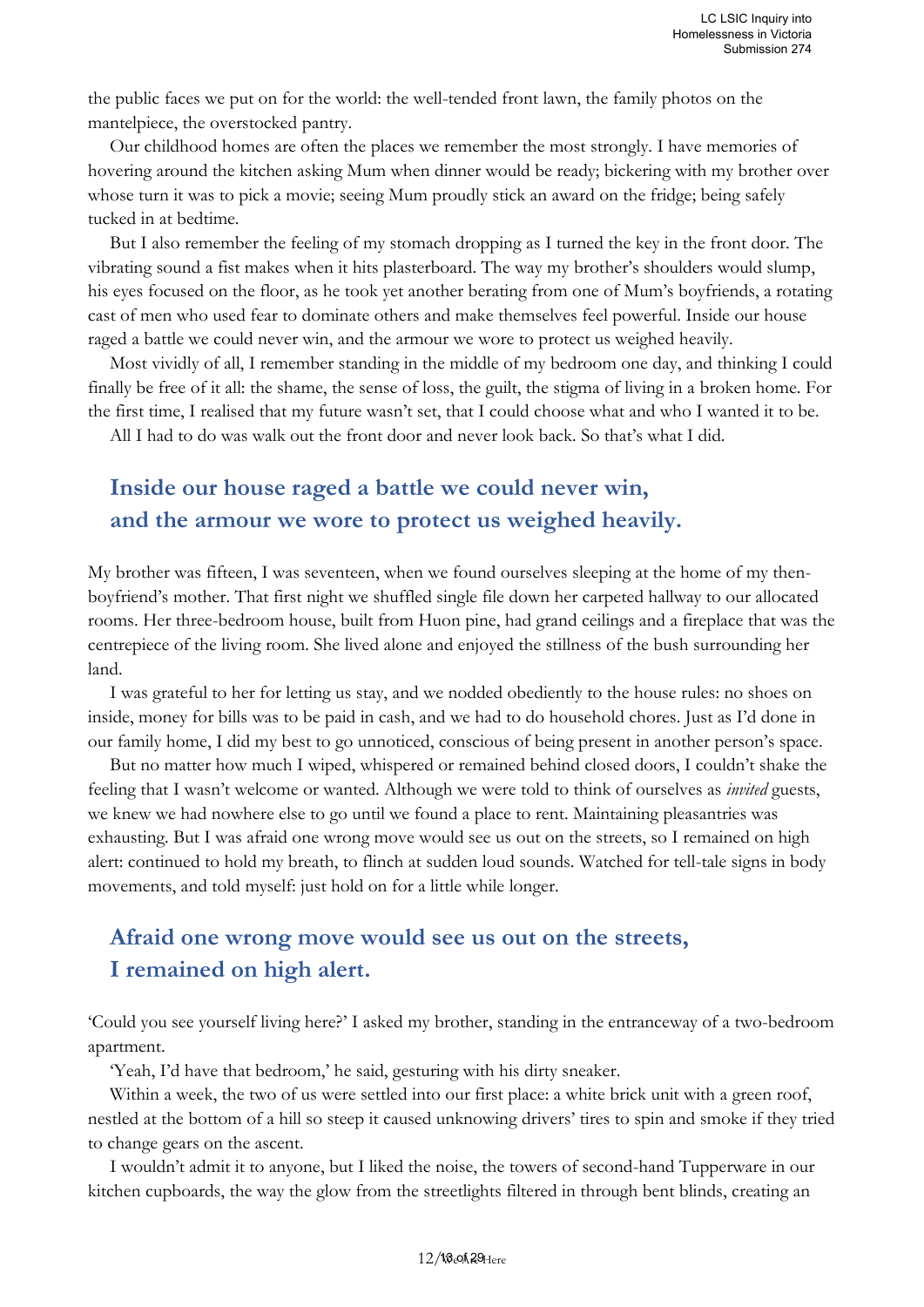illuminated line that cut my room in half. While our new apartment wasn't home quite yet, it was the safe space we needed to take a breath, uncurl, and rewind.

Three months after I had left home, I found myself standing in front of that familiar peach-coloured door. I let myself in, sang out: 'Mum, where are you?' Polly answered, barking happily from the laundry.

I found Mum standing stock-still at the back door, facing away from me, cigarette smoke drifting into the yard.

'I'm here to get our bedroom furniture,' I said. 'Like you promised on the phone.' She gave her cigarette a habitual flick, but didn't reply.

'Mum?' I asked. For thirty heartbeats I stood staring at the back of her head, willing her to face me. Finally, I walked away.

Once we'd finished packing our furniture into a ute, before closing the door behind me, I left the house key on top of the mahogany TV cabinet; the same spot Mum would always leave items she didn't want to lose.

My brother and I spent the first few weeks in our place getting settled: unpacking bags, arranging bedroom furniture, and buying household items we wanted but didn't really need.

When I stood back to take it all in, I was finally able to appreciate what a momentous moment this was.

With tears streaming down my face, I looked around lovingly at our new home: a place that contained our past and present, our possessions and desires, our heartbreak and our possibilities, all within its four walls.

#### **About the author**

**Rachel Kurzyp** is a Melbourne-based freelance writer, business owner, speaker and teacher. She has written for *The Age*, *The Guardian*, SBS, *Daily Life*, *Frankie* and *The Big Issue*, among others. Rachel is currently writing her first book, a memoir on what it's like to overcome childhood trauma. Knowing firsthand what it's like to be homeless, she believes that everyone has the right to have a place to call home.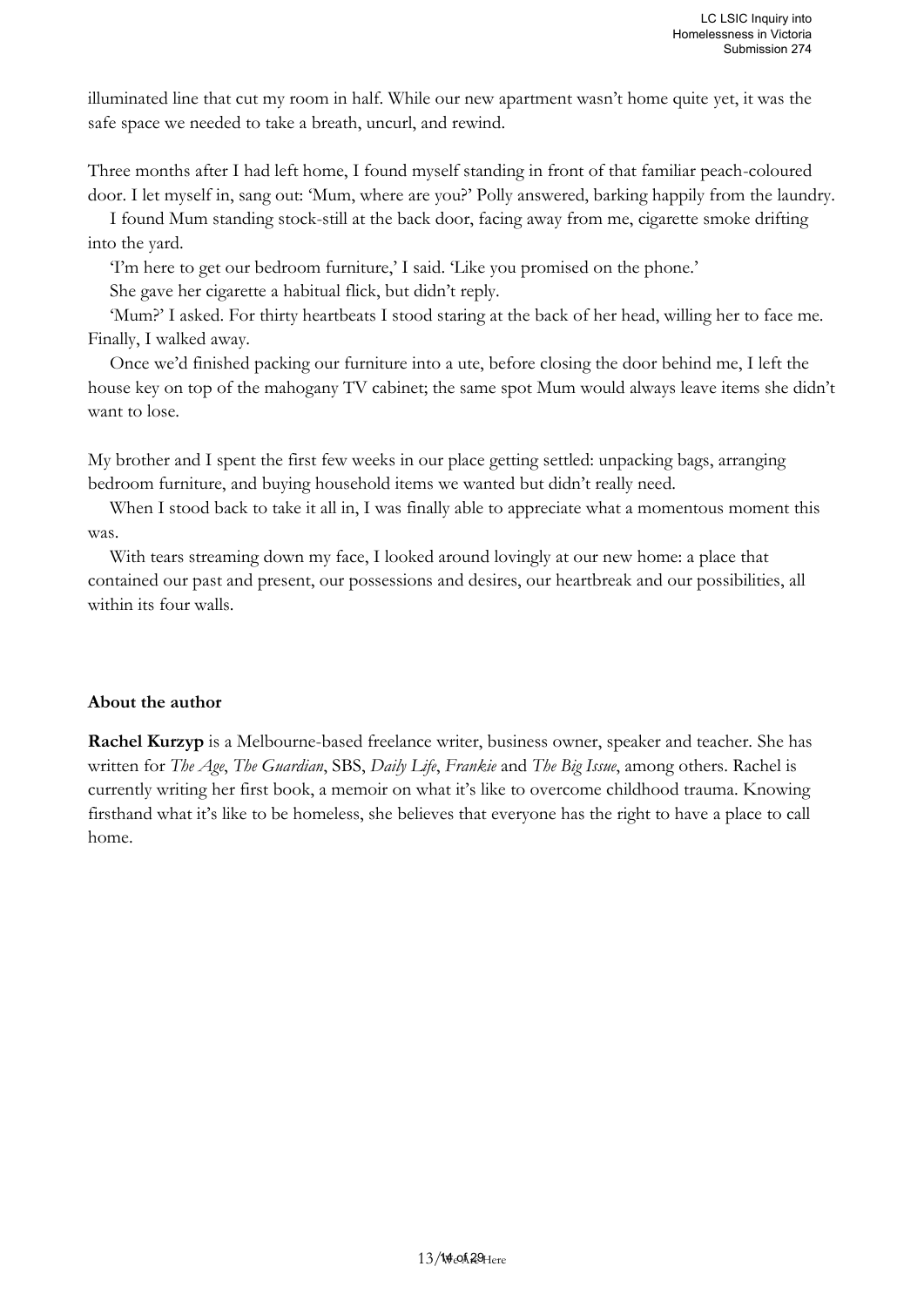#### **UNDER THE CLOCKS**

#### **By George Zammit-Ross**

The first year of the new millennium had just ticked over, and the world was abuzz with exciting new ideas and plans for the future. Few people noticed what I was doing, or even registered my presence.

I was living with a group of teens who had no fixed abode. We sought salvation in each other's company, shared an unspoken family bond, one we all felt had been broken or lost in any conventional sense. Ultimately, I was trying to escape from the horrors my original family had put me through.

Our ritual would begin most mornings at Flinders Street Station, under the old clocks. Some of us would travel from Sandringham, others from St Albans. I'd usually arrive from Greensborough, Heidelberg or Eltham, depending on where I'd been fortunate enough to secure a couch or floor for the night; sometimes I slept hidden in a friend's cupboard. Whatever our origins, we all had a common purpose: to find a safe place we could retreat to.

Our meeting place was at the top of the steps, in the grand entrance of the old train station, in a corner of the tiled floor. We'd sit in a circle, passing around a cigarette, exchanging stories. Discussing all the places we'd travelled to, the people who took us in, what we ate, who we met: all the details of the past twenty-four hours, from the smallest encounters to the greatest highlights. Sharing and comparing our own individual sojourns across Melbourne.

During the day we'd head off on our own missions: collecting money, cigarettes, clean clothes, the odd blanket for some extra comfort. In the afternoons we'd often reconvene at the water feature across the road, opposite St Paul's Cathedral. We loved that water feature: smooth concreted ground set with jet holes that shot up water intermittently. Running through these unpredictable spurts provided refreshing entertainment during the hot months, and an opportunity to wash away the week's dirt and cleanse our spirits for the unknown days to come.

My possessions consisted of the clothes on my back, the shoes on my feet, and the contents of a school backpack: an extra jumper, spare underwear and a wallet filled with what little cash I could muster up. A pen and scraps of paper to jot down notes, the ever-important Bic lighter, and a packet of cigarettes that was somehow always replenished by friends' donations, or a fifty-cent purchase from a passing commuter.

### **At night we'd huddle together and tell stories of our former lives.**

Even at the age of thirteen I didn't want to be a scab, to bum a smoke for free. I wanted to pay my way, earn my keep somehow, not be a burden on anyone. Occasionally, seeing the coins held out in my small grubby hand, someone would say, 'Keep your money. Take another smoke for later.' Then I'd show my gratitude, thanking them for their kindness using my entire face: a smile from ear to ear, letting them know they were one of the good ones, someone who gave me hope. How much their small but generous act meant to me. I'd offer to help them, maybe carry their bags to the train, but they never trusted me enough for that.

When we couldn't find a safe place to sleep, or had overstayed our welcome on a charitable friend's couch, there was always one place that offered refuge.

In the heart of Melbourne's CBD, behind St Pauls Cathedral, was a concreted alcove, a small outdoor space hemmed in by towering bluestone walls that stretched up to the cathedral spires. It contained a rubbish skip, an old abandoned couch, and a set of steps that led up to a disused doorway.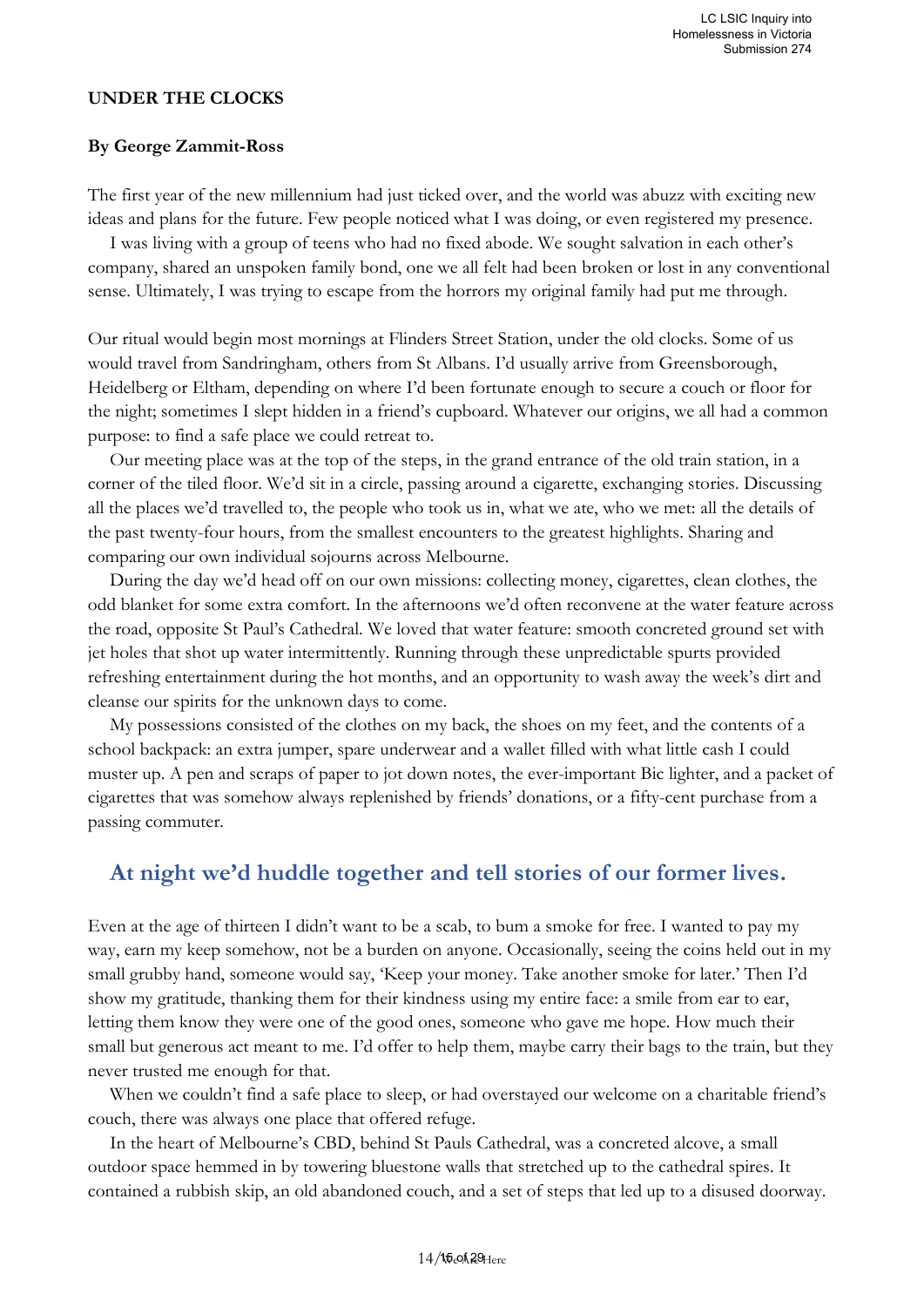Beyond it lay a large expanse of gravel patched with clumps of grass, which functioned as our front yard. Just around the corner was the busy footpath of Flinders Street.

This place was our home, our refuge: we called it The Squat.

Here we felt safe. At night, after the last trains had left the city and the screech and rattle of the trams had died down, we'd huddle together and tell stories of our former lives. What we had endured, what we had fled; every topic, from the little things we missed to the horrifying things no child should ever be exposed to. Together, we could heal.

Recently I took my wife into the city to show her some of my old haunts, the places that had such a defining impact on me. Our gathering spot at Flinders Street Station is now home to a double-sized vending machine. The street corner where we scampered through the water jets is now paved over, part of Federation Square. The rubbish skip is still there, but the place we fondly called The Squat has been vacant for many years; our gravelled front yard has become a car park. The day we visited, a film crew was occupying our old alcove. They weren't documenting Melbourne's growing homeless population; they were shooting a TV ad.

All the places that once offered us free shelter, sanctuary, are now being used to make money for big companies.

While I now have a safe home, I will never forget or ignore the struggles of those people who remain homeless. Who have nowhere to go, no choice but to occupy the streets and footpaths of our city, their predicament laid bare, in plain sight.

I realise that safety and security can often be taken for granted, circumstances can change when you least expect it; it happened to me. It could even happen to someone like you.

#### **About the author**

**George Zammit-Ross** (formerly Georgia Simon) has survived being hit by a train at age fourteen, being raped and sexually abused by family members, and experiencing homelessness. Despite this trauma, and living with an acquired brain injury, she has been an actor, model, personal trainer and disability support worker, and is now primary carer for her wife, who suffers from Primary Progressive Multiple Sclerosis. George has travelled throughout Australia, New Zealand, South Africa, Mexico and South America, and is now writing her first children's book and her memoirs. She lives in Brunswick West with her wife, their beloved cats and a lifetime collection of books.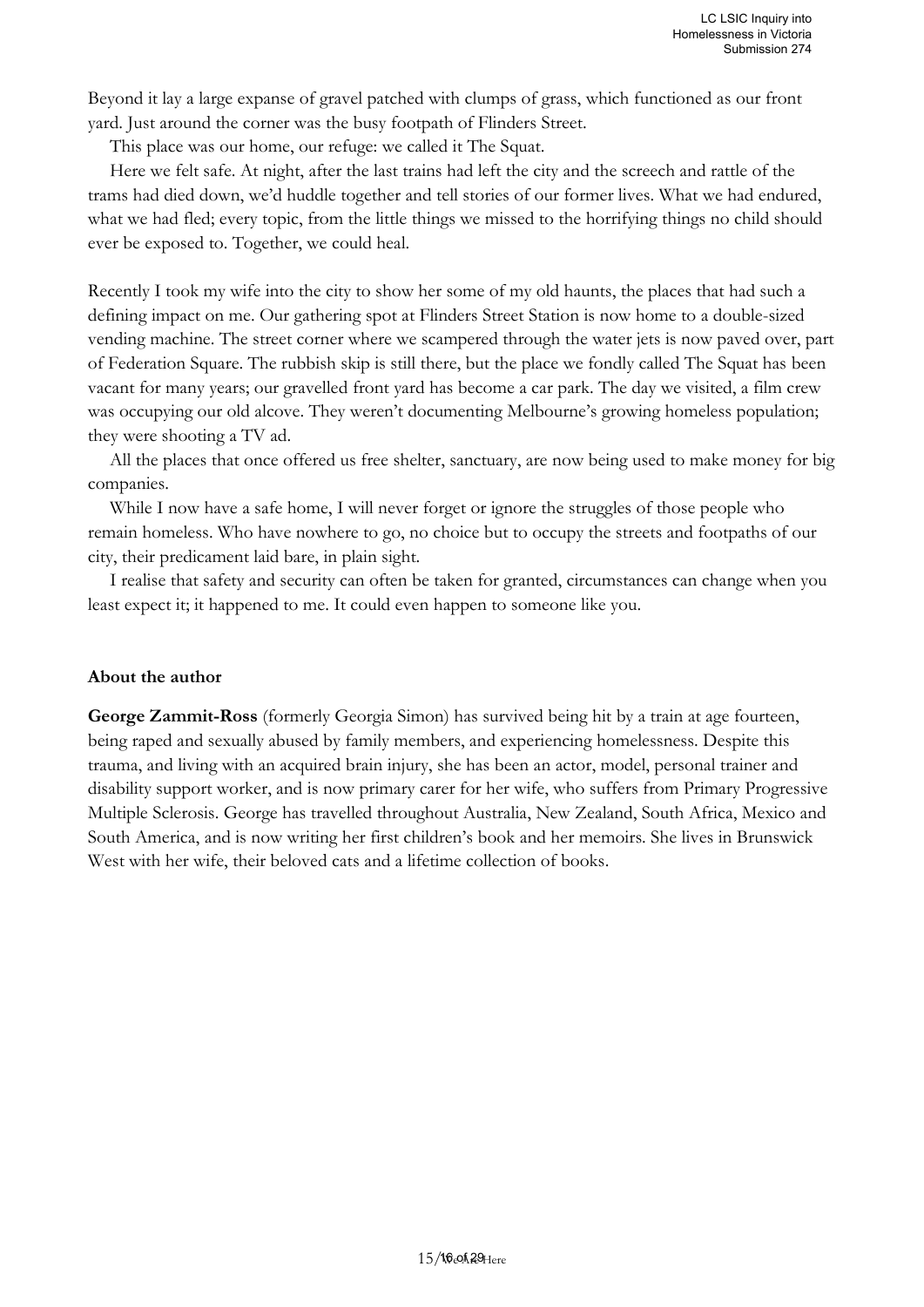#### **HANDLE WITH CARE**

#### **By Ayub Abdi-Barre**

Throughout my ten years as a ward of the state in Victoria, I never found a place to call home. When I was six years old, my mother and I came to Australia as refugees from Somalia. Shortly after we arrived, I was placed into state care.

My mum was incredibly young when she had me and given the trauma that we suffered in Somalia, the turmoil of the Kenyan refugee camps we lived in and the intensity of our journey to Australia, I now understand why she wasn't ready to be a parent.

Because of the custodial agreement between my mum and DHS, I wasn't able to be placed in a foster care home permanently. This meant that I spent a lot of my time in residential care; a place where kids who have been removed from their families, and don't have other family or a foster care family to live with, are housed together under adult supervision.

Instability, uncertainty and disruption became the hallmarks of my childhood and adolescence.

I lived in eight different foster homes and many more resi care placements. The longest I ever spent in one place was just over a year. To this day, I find it difficult to feel settled; and calmness always feels out of my reach.

I was amazing at sports when I was younger – full of potential and bursting with talent, the teachers would always say. I felt the happiest and most connected to the kids around me when I was out playing sports. But because I was a ward of the state, being able to compete at events was impossible. There was no-one to sign my attendance permission slips, to take me to sports carnivals, or help me pay for my sports equipment. It's really upsetting to think of all of the opportunities I missed, including being part of the Victorian state hockey team.

I'm extremely grateful to all of the families and people who opened their homes and hearts to me, but there was always a sense of belonging missing from my life. Maintaining any connection with my culture and background while I was in state care was extremely difficult. I never met any other person of colour while I was in care, and all of my foster families were very white. It was isolating to be the only black kid, and I never had the chance to speak to people whose story and background were similar to mine.

I was evicted from state care and became homeless before my eighteenth birthday. Not many people know that in all Australian states, except Tasmania and South Australia, we cut off all kids in state care, including those living with a foster care family, when they turn eighteen. For me, and most other kids like me, that means no ongoing emotional or financial support. No case manager. Nothing. Within one year, thirty-five per cent of these kids will become homeless.

# **All my foster families were very white. It was isolating to be the only black kid.**

While most of my friends were celebrating their eighteenth birthdays, finishing high school, or getting their driver's licences, I was trying to figure out where I was going to sleep that night and searching for my next meal. It felt like a nauseating spiral with no end.

The extreme sense of anxiety, social isolation and fear I felt as a young homeless man was terrifying. These were meant to be some of the most memorable and formative years of my life. Instead, I was just trying to make it through each hour and each day desperately holding onto what was left of my sense of pride and self-worth. That got harder the longer I was on the streets.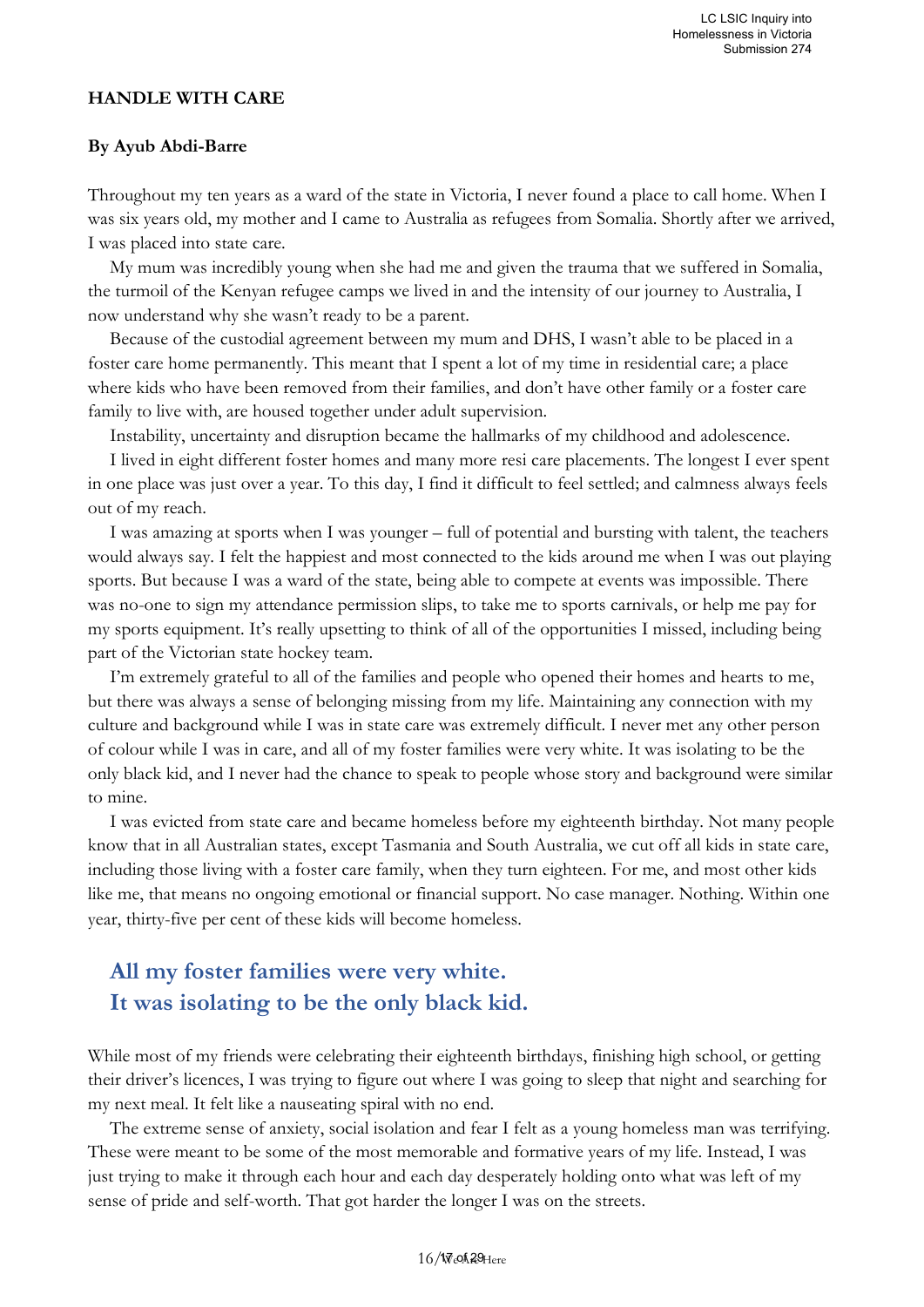There continues to be a crushing stigma around young homeless people, that it's somehow our fault we don't have a roof over our heads. That we have a criminal history or substance abuse issues. That we're out of control and dangerous. But most of us have suffered trauma, neglect, abuse – homelessness is just the result of it all. For me, there isn't a family to turn to when something goes wrong. There never was. I was really surprised that so many other kids I met on the street had state care backgrounds; just like me they had nowhere else to go.

Breaking the cycle of homelessness when you're young and don't have a support network or stable income is almost impossible. How can you go for job interviews when you haven't showered or eaten? Even if we get jobs, which landlord would want to give a twelve-month lease to an eighteen-year-old with no rental history or references? The barriers to having a normal life were enormous for me. Thanks to the tireless assistance of a social worker, I was able to break the spiral after three years, and secured a room in a commission flat.

I'm so proud of how far I've come with my life. I'm thirty now, and I have a home, full-time work that I love, friends that feel like family, and I feel confident enough to make plans for the future. I'm also a proud ambassador of the Home Stretch campaign, which is fighting to extend the age of state care in Victoria from eighteen to twenty-one, as it has been in places like the UK, US, Canada and New Zealand. I've had to fight my whole life, and I'll continue fighting for this.

#### *This piece was first published in* The Big Issue *Australia: www[.thebigissue.org.au](https://protect-au.mimecast.com/s/Z6MOCxng2gU187Gf8XFt7?domain=thebigissue.org.au)*

#### **About the author**

**Ayub Abdi-Barre** came to Australia as a six-year-old refugee from Somalia. Placed in foster care, he later became homeless. Now living in a share house in Carlton North, he's happy to call Melbourne home. Passionate about social justice, he works as a political advisor on topics such as the Australian– African community and the environment, and assists people from low socioeconomic situations to find safe housing. He's obsessed with sports (watching or playing) and will strike up a conversation about climate change if the chance arises.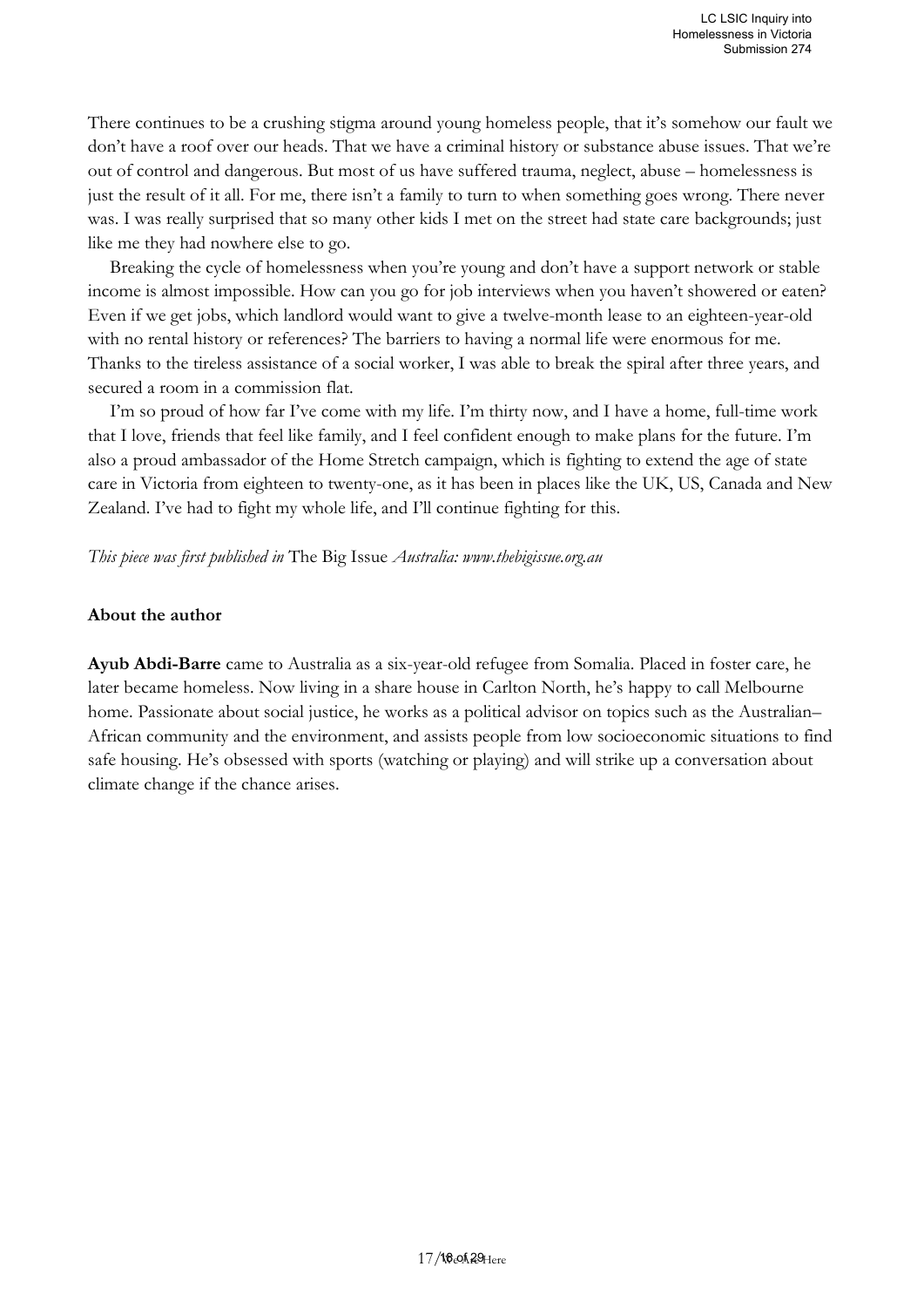#### **NIGHT BLINDNESS**

#### **By Liz Jett**

I hadn't eaten or slept for days. I was staying in a rooming mouse in Mount Martha. With nowhere to call home, I'd thought the new area might be a fresh start for me.

Instead, I was having a nervous breakdown. I had no friends, no mobile phone reception, and no TV. The radio had become my friend. All night I listened to it, and the rhythm of the songs kept me alive.

The man in the next room was stalking me. Instinct told me he was very dangerous. Whenever I left my room, he followed. So I stayed in my room, which meant he stayed in his. He could hear me pee, and I could hear him talking to women on the TV, calling them sluts.

### **I knew I was going crazy. I had to get out of there and find help.**

Lonely and scared, I had no support. The stalker told the other residents he just wanted to be my friend. Nobody in that rooming housing cared anyway: they had their own problems, and usually excluded me. I was different – I didn't come from Frankston, or jail, or wherever they were from. I came from the city.

I knew I was going crazy. I had to get out of there and find help. I'd been to the police, but they said they couldn't do anything until the man got me. I wasn't waiting around for that.

So I made a plan: in the morning, I would run to catch the first bus. They only came once an hour, so I needed to be accurate.

I wrote a note to a neighbour I vaguely trusted, explaining why I was leaving. Knowing I was going to get sicker, I couldn't worry about my possessions, had to leave them all behind.

With nothing but my handbag, I crept out of my room, knocked on my neighbour's door, and gave him the note.

But the stalker was on the ball: he was listening out for me. He snatched the note from my neighbour's hand. Terrified, I bolted, running all the way to the bus stop. His prey was escaping, but the stalker did not follow. He was an opportunist, only hunting on his own territory.

# **The man in the next room was stalking me. Instinct told me he was dangerous.**

The buses in those beach suburbs always had music playing. I listened to it intently, feeling like Thelma without Louise. I'd braved the outside world, but I had nowhere to go.

I'd been homeless for some time, but had told no-one of my plight. I just disappeared. Anyway, there was nobody I could tell the truth to, and nobody who cared.

Sitting on the bus, I remembered a doctor in Heidelberg, someone I trusted. It was a long trip, but I have no memory of how I got there. I kept ringing the receptionist and luckily they stayed open late for me.

Despite the distance, I still go to that same doctor now. My loyalties are fixed. He helped me when I had nobody.

The doctor sent me to Saint Kilda Crisis Centre, and made an appointment for me to see my GP about my psychological state.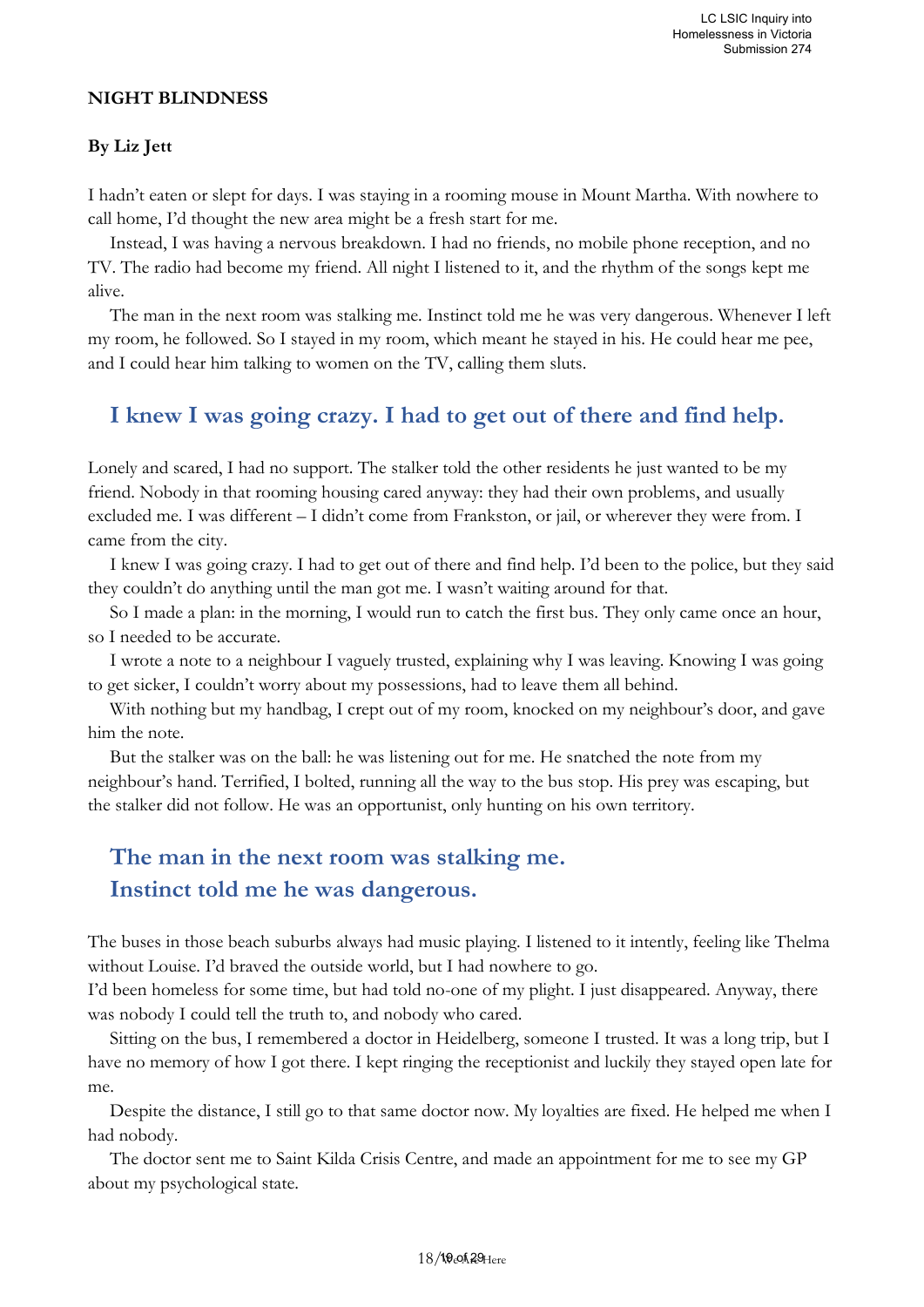Another long trip I can't remember. It was dark when I got to the crisis centre on Grey Street, but the woman was kind. I sat there for a very long time. At last she told me there was a vacant bed at Hanover. But now it was dark, and I had to find my own way there.

This trip I do remember. My eyesight is bad, and I have night blindness. All day I'd had a musical rhythm going in my head and it had helped to keep me calm. Now the music was gone. Scared and alone, I got lost, became hypersensitive and distraught. Lights kept blinding me. I was screaming on the phone in panic, asking for directions, trying to find my way.

Thank god a taxi driver heard me and took me to Hanover. Hallelujah! When I arrived it was two in the morning, and I was in crisis. I was also very hungry. The staff told me to go across the road to McDonalds, but I was too afraid. I wasn't going back out there tonight.

I paced around, speaking rapidly to myself, as a staff member shadowed me like a lion tamer. He guided me to a room where I attempted to sign my name, then to another room.

A place of my own – for now, at least. I locked the door, climbed into bed, and slept for three days.

#### **About the author**

**Liz Jett** grew up in country New South Wales, in a single-parent family that moved around a lot. She has worked in retail, aged care and local government, and has a decade of experience as a sex worker. After escaping a violent marriage, she gained tertiary qualifications in social work. Now in her early fifties, she is a mother, activist and educator.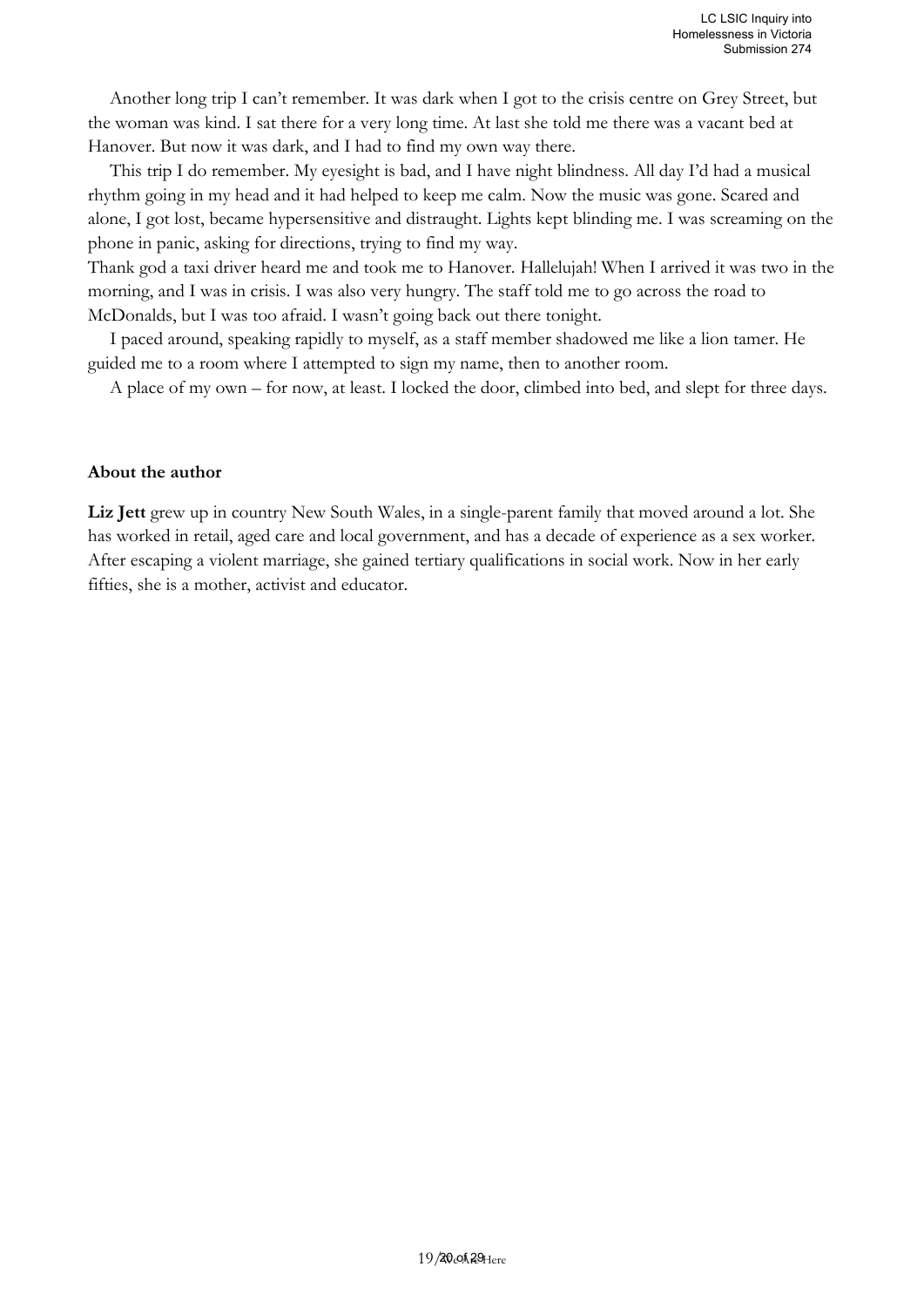#### **MOBILE HOME**

#### **By Jody Letts**

Every morning, I awoke to face a personal battlefield. Each week I navigated a minefield of appointments, trying to cover ground and regain my independence. A digger gone AWOL (1), demoted by circumstance to hostile territory: living in my vehicle.

There were certain parallels with my former life as a soldier: bare necessities, minimum supplies, cramped spaces, improvisation skills and the wilderness. Survival hinged on my ability to adapt, evolve, improve the simple things – and to fly under the radar.

For any civilians walking past my car, condensation on the windows was a tell-tale sign that someone was punching out zeds (2) inside; window covers fixed that problem quick-smart. Open doors might reveal the hand-built timber-framed beds, but a rack of clothing camouflaged them nicely. Cabin manky and stuffy? Fit some fly screens to let in fresh air. Exposed secrets were tucked away in elaborate compartments; unintentional rocking resolved by stealthy movements; stores built up over several small trips, rather than one big conspicuous haul. A daily bird bath (3) kept me looking respectable.

I changed my forward base (4) regularly to avoid desperate or dangerous situations, on a constant mission to find safe parking spots: private enough to avoid detection, populated enough to merge into the landscape; adjacent to ablutions, but not crammed with foot traffic. Positioning myself near the target zone of my next appointment. Always ready with diversional tactics if approached by the enemy: Victorian Police, Council Workers or Park Rangers. 'Hi, officer! I'm early for an appointment, so just sneaking in a quick gonk.' (5)

Meanwhile, I felt the world dropping away rapidly: I kept losing track of what I was saying, unsure of where I was, confused about my thoughts, obsessing over the past and frightened of the future. Frustrated by the relentless need to be discreet, constantly paranoid my cover would be blown.

### **Survival hinged on my ability to adapt, evolve, fly under the radar.**

A soldier, trying to go incognito on civilian turf. Exhausted, constantly moving, fighting to survive. Trying to find my place in the world, but just going around in circles. Searching for safety, a neverending quest. Watching people find what they were seeking, when I was starting out all over again. Seeing everyone around me warm, when I was chilled to the bone.

Feeling defeated, constantly pretending I belonged. Trying to fit in, when I simply didn't. Saying I understood, when I couldn't. Acting out my story on cue. Living a lie, because I no longer believed in myself.

It's not easy, doona wrestling (6) in a vehicle. But like a soldier posted to foreign soil, I found myself immersed in a new culture. My relationship with my car evolved well beyond rational decisions about fuel consumption, size or fancy features. Over those months, I found unexpected patterns of connection, openness and habitat. I never expected to love living in my vehicle, but when I got inside and shut the door, I was in control. I was safe. Yet in order to keep moving, to remain safe, I was reliant on my positive emotions and logical thinking; without them, everything in my life remained motionless.

At last, after a long search, I found four walls, but that too was temporary: a house but not a home, flea-ridden, unsafe and dirty. Still, I knew that if my new barracks went toes up, I had my vehicle as a back-up plan.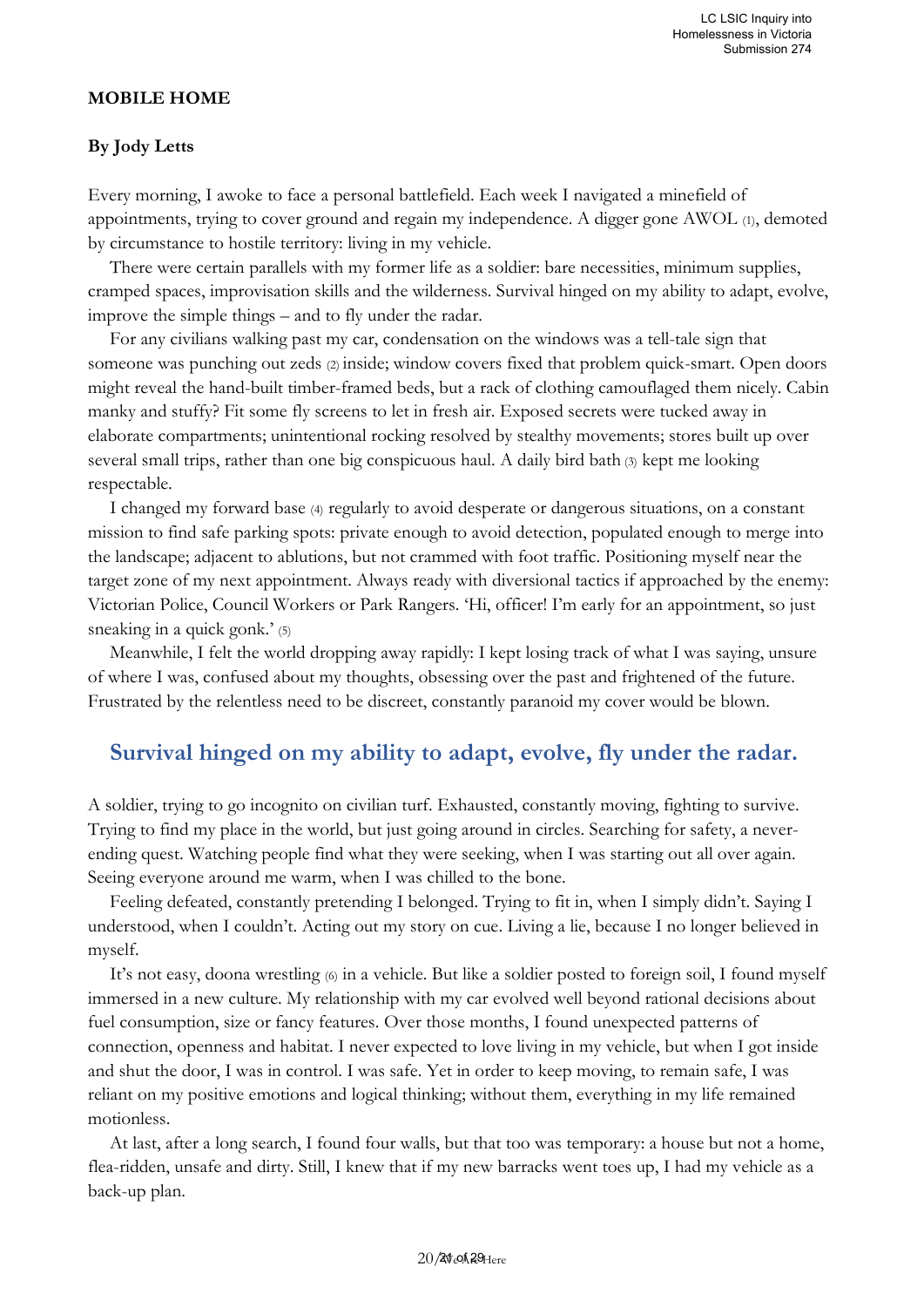Then one day, an ambush: my faithful mobile home was stolen. Burnt to a blackened shell. Destroyed.

That one safe space I'd had in the world was now gone. Its loss created a big void in my life. I was fearful about the future, but grateful that my vehicle had spent its final moments housing me.

My car deserved a full military funeral, but the budget wouldn't stretch to it. Instead, I had to make do with a salute and a silent word of thanks. Our shared tour of duty over, I shouldered my gear and headed outside the wire  $(7)$ , striking out for territories unknown.

#### **Glossary of military lingo**

- (1) AWOL: absent without official leave.
- (2) Punching out zeds: sleeping.
- (3) Bird bath: quick wash of body parts, using wet wipes or a basin of water.
- (4) Forward base: secured forward operational level military position.
- (5) Gonk: to nap.
- (6) Doona wrestling: sleeping.
- (7) Outside the wire: area beyond the protective boundary.

#### **About the author**

**Jody Letts** is a former defence force worker who found herself living out of a van in the Melbourne CBD while suffering from work-related injuries, illnesses and mental health issues. Jody is committed to sharing her lived experiences through the Peer Education and Support Program (PESP), run by the Council to Homeless Persons. Working with PESP, she educates the public around homelessness and advocates for positive change. She also contributes to consumer participation with Dental Health Services Victoria and the Department of Veterans Affairs.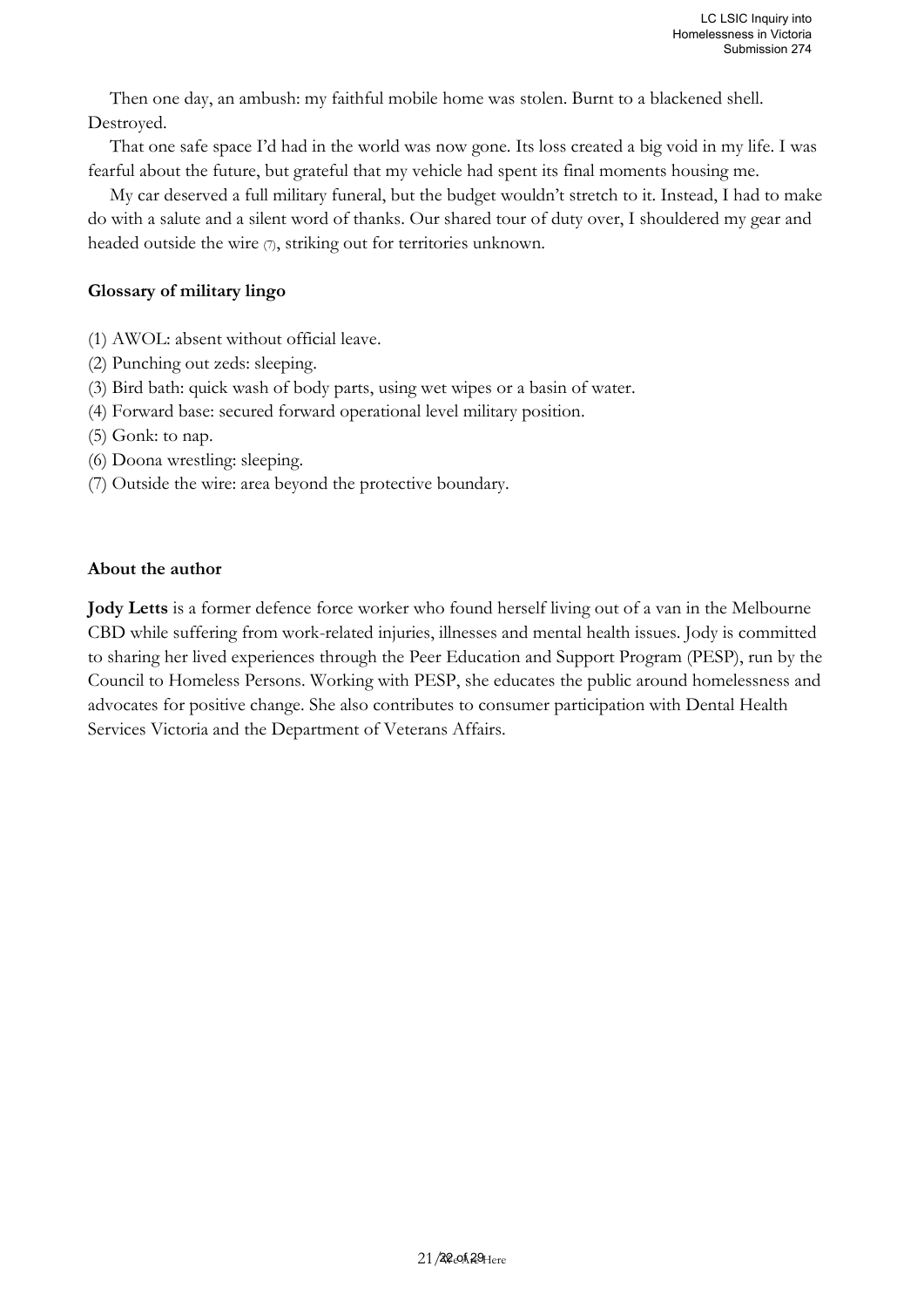#### **DARK PLACES**

#### **By Alice Star**

I never felt like I belonged. I didn't fit in, not even in my own family. From the outside everything seemed normal – we did what a middle-class family did. Nobody could see the darkness that hovered around the house.

My parents fought and my mother would disappear for days, leaving us with my father, who abused me. I learned to survive by disassociating from my body and feelings. Loneliness was always there. I was teased at school. I didn't have many friends and preferred to be alone, riding my bike, doing jigsaws or reading.

To avoid being alone with my father I spent time with my mother, but she was emotionally distant and I didn't feel loved by her. I tried to please my parents, but always felt I wasn't good enough. My three sisters left home as soon as they could. They experimented early with alcohol and heroin. I did not go the alcohol route until much later.

I had no idea how to relate to other people. I made bad decisions, surviving on a daily basis. I hitchhiked to Sydney and got beaten up in a hostel. I witnessed and experienced violence. I survived being strangled. I became homeless, and got addicted to alcohol.

When I became pregnant I didn't realise until I was six months gone. I raised my son for five years. It was a traumatic time, as I was experiencing panic attacks and depression. My son has autism and epilepsy. I couldn't cope, and decided to give him up for adoption. But the media botched the story, painting me as an unfit mother.

I moved interstate, thinking I could start afresh. Unable to find accommodation, I couched-surfed for a while. I moved into a rooming house but the ceiling collapsed, so I moved to another one. But a man with mental health issues broke into my room, slept in my bed and ate my food. I had to call the police.

# **There was no way to see the darkness that hovered around the house.**

I moved again and again. I never settled in shared accommodation, as I had no skills, and drinking was a huge part of my life. I began my recovery journey, but had problems with my mental wellbeing and health. Finally I found an all-women's rooming house, thinking I'd be safe. But I was told to be careful in the kitchen, in case I got bailed up with a syringe. I lasted a week then moved into a share house, but that soon fell through.

With nowhere to stay, I spent the night at Flinders Street Station. The next morning I went to a housing service. I didn't want to stay in rooming houses as I felt unsafe there, but that was all I was offered. I ended up sleeping on a friend's couch. I didn't want to outstay my welcome, so went into emergency accommodation for twelve weeks. With no suitable transitional housing available, I was moved into a bedsit with no bed or fridge, and unreliable electricity, where I lived for three years.

None of these places was home. I had no privacy, was ashamed of where I lived, and felt mentally unwell. My life hasn't been easy, but I am recovering with the help of my counsellor and doctor. I have problems with sensory overload and anxiety, but I'm working on it. I developed a hoarding problem, which is being resolved.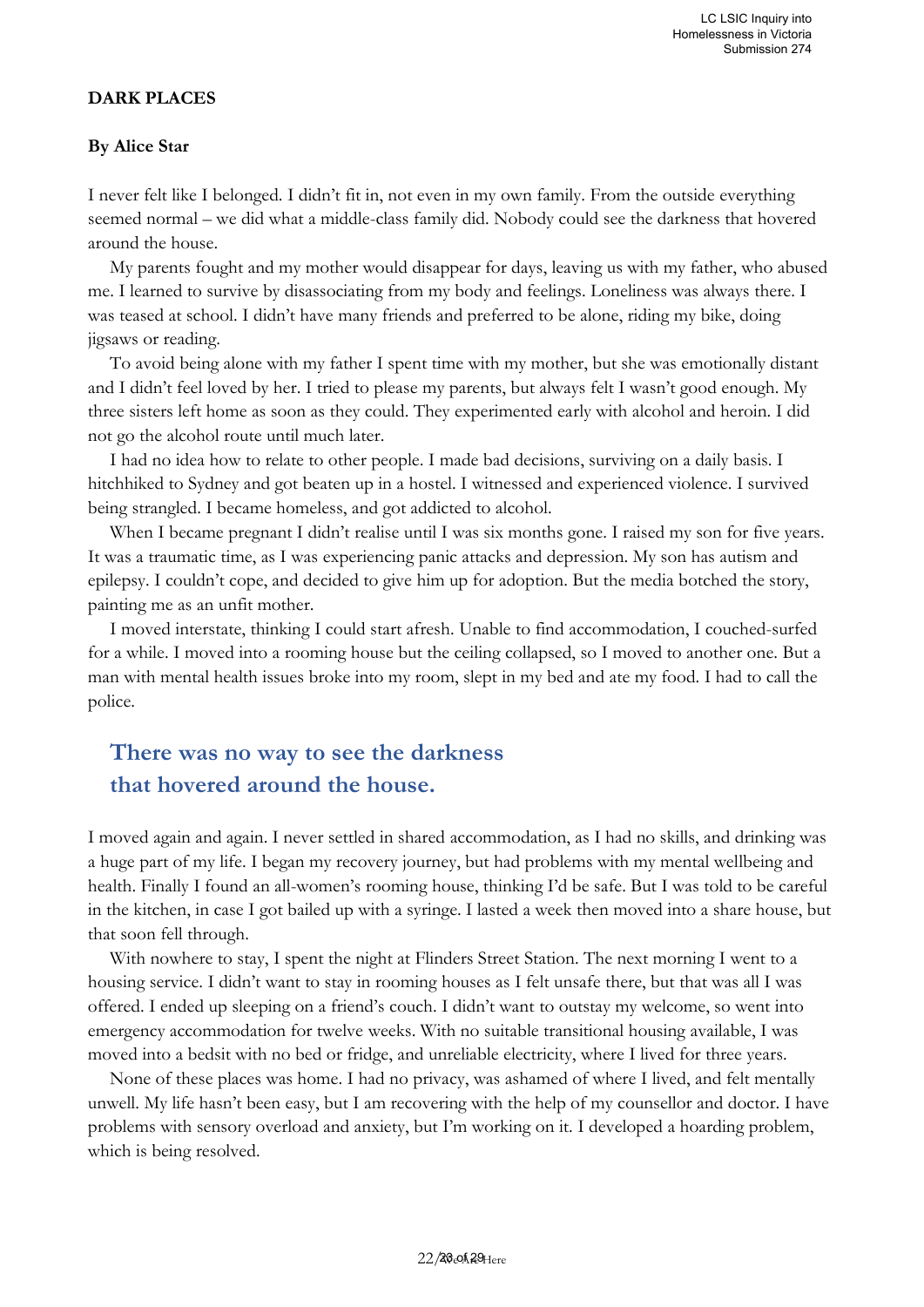I now live in community housing, and do advocacy work for homelessness organisations: I share my lived experience, provide input on policy changes, and speak to the media. I love writing, creative art, singing and reading. I have joined a local multicultural sewing group.

A person without a home is more than their circumstances. Homelessness is a problem that should matter to us all. And I am now part of the solution.

#### **About the author**

**Alice Star** is a creative person who loves to write, sing and make art. Having experienced trauma early in life, she's on a journey of recovery, healing and creativity. She's now an advocate and educator, drawing on her lived experience to help improve understanding around homelessness.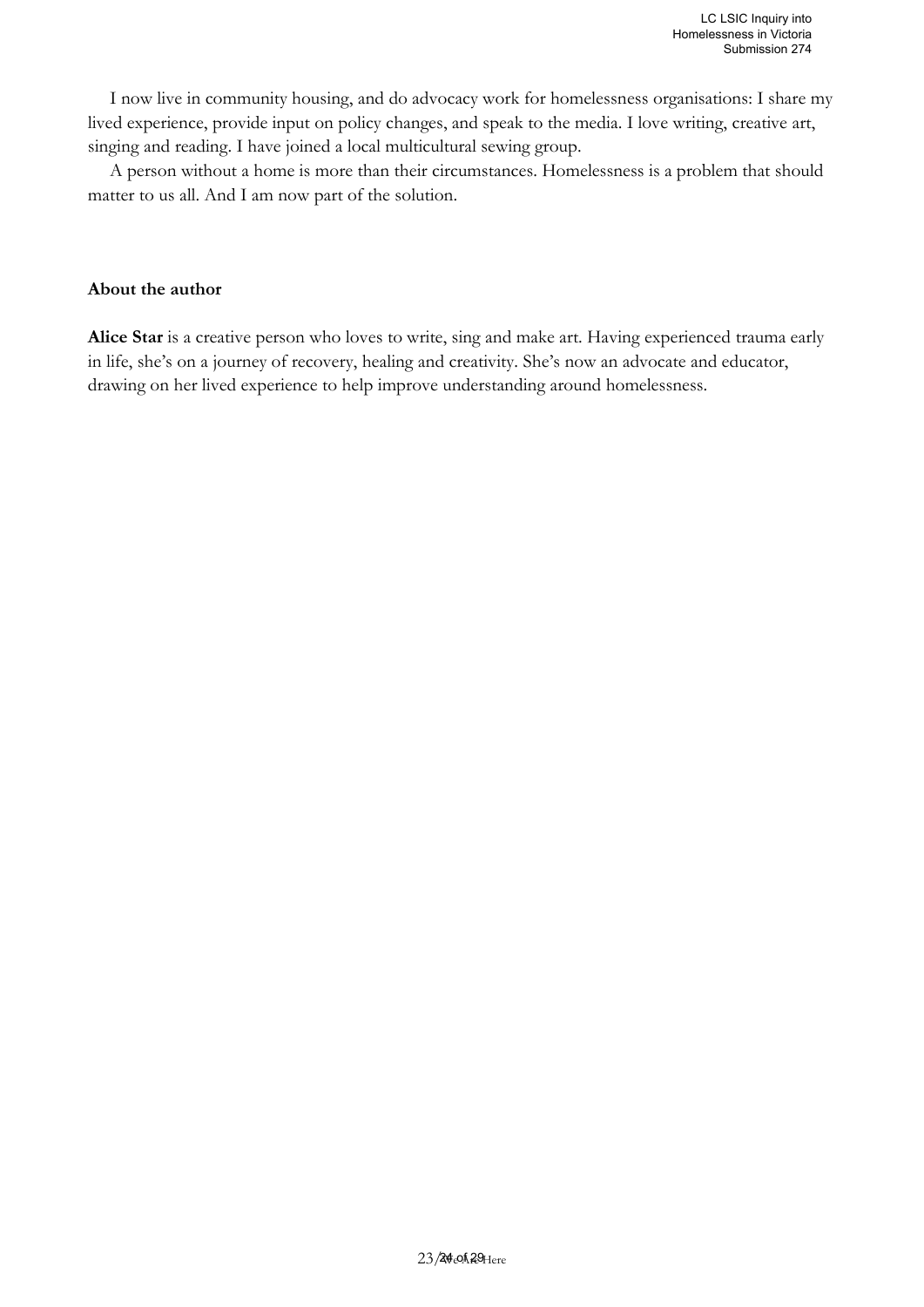#### **NO PLACE FOR A WOMAN**

#### **By Cheryl Schalks**

Being homeless is scary and dangerous, especially if you're a female on your own. I was lucky – if you could call it that – to have only been homeless twice without my partner. It's much worse for a woman alone.

Having been homeless on and off for over ten years, I've experienced many traumatic things in boarding houses. A boarding or rooming house can be just a regular house, an office block divided into rooms, or a hostel-type building. They're not regulated properly by government, and they're scary places.

For females, life in these hellholes is especially traumatic. You worry about being robbed, physically attacked, or worse. Often there are fifteen males to every female tenant. Many have serious mental health issues or drug addictions, or have just been released from prison.

Most boarding houses are run-down, filthy and unsafe. Doors don't lock, or are missing. Windows are broken, boarded up, or won't open or close. Mice and other vermin run around. You might be lucky enough to have cooking facilities, laundry and shower, but they're often coin-operated, broken, or disgustingly dirty. Random people walk in and out, taking whatever they please. It's not worth saying anything: either the landlord kicks you out, or other tenants make your life hell.

All the landlords care about is how much money they can get. Rents range from \$180 per week for a shared room – with bunk beds, and both male and female roommates – up to \$800 a week for a couple's room. Sometimes you sign a lease, other times it's just verbal; you might pay a bond, but it holds no weight, as all the money goes into landlords' pockets. You never see the real landlord, only a manager.

My first time alone in a boarding house was in Melbourne's outer suburbs. I was working in the CBD, so it was two hours' travel each way. My room could only fit a single bed and a cupboard, and I was only female in a house with four males. It was noisy and scary, as they partied all the time. I showered at work, and only went 'home' to sleep.

When my partner got out of jail they kicked us out, saying they didn't want an ex-prisoner living there. Then we slept in parks in the CBD, which was scary, with rats scampering around us. Sleeping rough is dangerous: some people go out looking to deliberately harass and hurt homeless people. You have to carry your blankets and clothes everywhere. You can eat, shower and do laundry at agencies, but only at certain times.

# **When you're homeless, you feel invisible – like no-one cares about you, no-one sees you.**

So we tried boarding houses again. In one place, a male tenant picked me up by my throat and slamdunked me onto the ground, just because I got in line for food before him. Late one night this same man kicked in all the tenants' doors while waving an axe. When the police arrived, they told all us tenants to find other accommodation. They left the guy with the axe there.

One office block-style boarding house we stayed in had over 150 residents. The place was badly overcrowded, with ten international students living in one room. To get a lukewarm shower you had to get up at three in the morning. Drug dealing was done openly. Our tiny room had no windows or cupboards. I had to keep my belongings in a common area, where anyone could steal them. With no kitchens, people cooked in the hallways. Fire alarms were continually going off.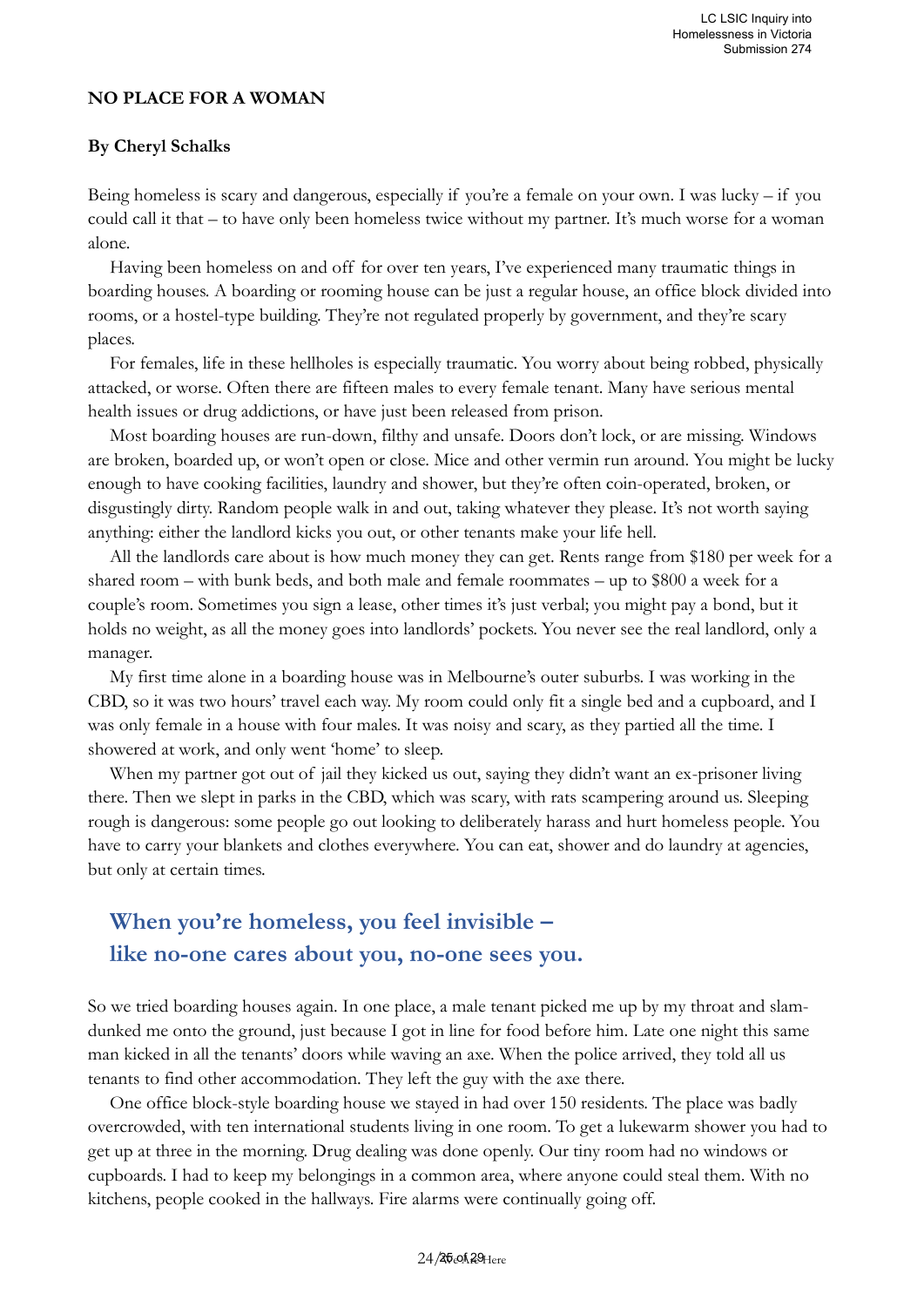Watching TV one night, we heard an alarm. This wasn't unusual, so at first we ignored it. Ten minutes later we looked down the hallway: nothing. After forty-five minutes, alarms still blaring, we opened the door to be confronted by thick black smoke. I couldn't see any exit signs, just darkness.

Trapped on the first floor, with no way out, I phoned triple zero. The operator said to leave the front door unlocked and wedge a wet towel against it, then lie down in the bathroom, cover myself in wet towels, and wait.

It was the most terrifying experience of my life. When the fire brigade finally arrived, they didn't realise my husband was there too, so they had to leave us to get another mask.

The firefighters slowly guided us through the smoke and downstairs. Outside tenants stood around in their pyjamas, barefooted, with no phones or money. Paramedics checked over us as we coughed up black soot. Later we found out that a dealer was owed money, so he'd set fire to a car parked under the building. The landlord had taken all the batteries out of the exit signs, leaving the place pitch black: that's why we couldn't find our way out.

# **The firefighters slowly guided us through the smoke and downstairs.**

With the premises declared unsafe, we were taken to a motel for few days. When the police escorted us back to collect our possessions, someone had stolen most of them. There were stolen IDs under our mattress and dead mice all over the room. For years afterward, I would struggle not to panic when I heard a fire alarm or a firetruck siren.

After the fire, I lived in more scummy boarding houses, both with my husband and alone. Living in those horrible conditions for many years, while struggling with drug addictions, took its toll. Eventually I became drug-free and wanted a better life. I left my husband, couch-surfed for four months, then lived in a Transitional Housing bedsit for eighteen months; they're not that different from boarding houses, except you have your own unit.

In my years of being homeless I met many females who'd been assaulted, robbed or raped. It didn't always happen outside: a girl or woman gets offered housing, or a bed for night or two, and is expected to pay in other ways.

When you become homeless, you feel invisible – like no-one cares about you, no-one sees you. It's hard to improve your life, living in these overcrowded, overpriced and dangerous places. But with no rental references, no money to move into private rental, and the waiting lists for public housing stretching for many years, we had no choice.

Now I'm finally safe and secure, living in my own place – an amazing one-bedroom community housing unit, near the city. There's a vegetable garden, and a barbecue for all the tenants to use.

I think about them sometimes: all those women out there, stuck in those horrible places. I hope they find somewhere safe too.

#### **About the author**

**Cheryl Schalks:** as an adopted only child who was often bullied, I thought the world was against me. My joy and escape was my championship swimming – I wanted to be the next Dawn Frazer – and my writing. I wrote poetry, short stories and a daily journal. Losing my mum at an early age, I gave up swimming but kept up my writing. I've published articles in *The Big Issue* and want to finish a book I started awhile ago about addictions.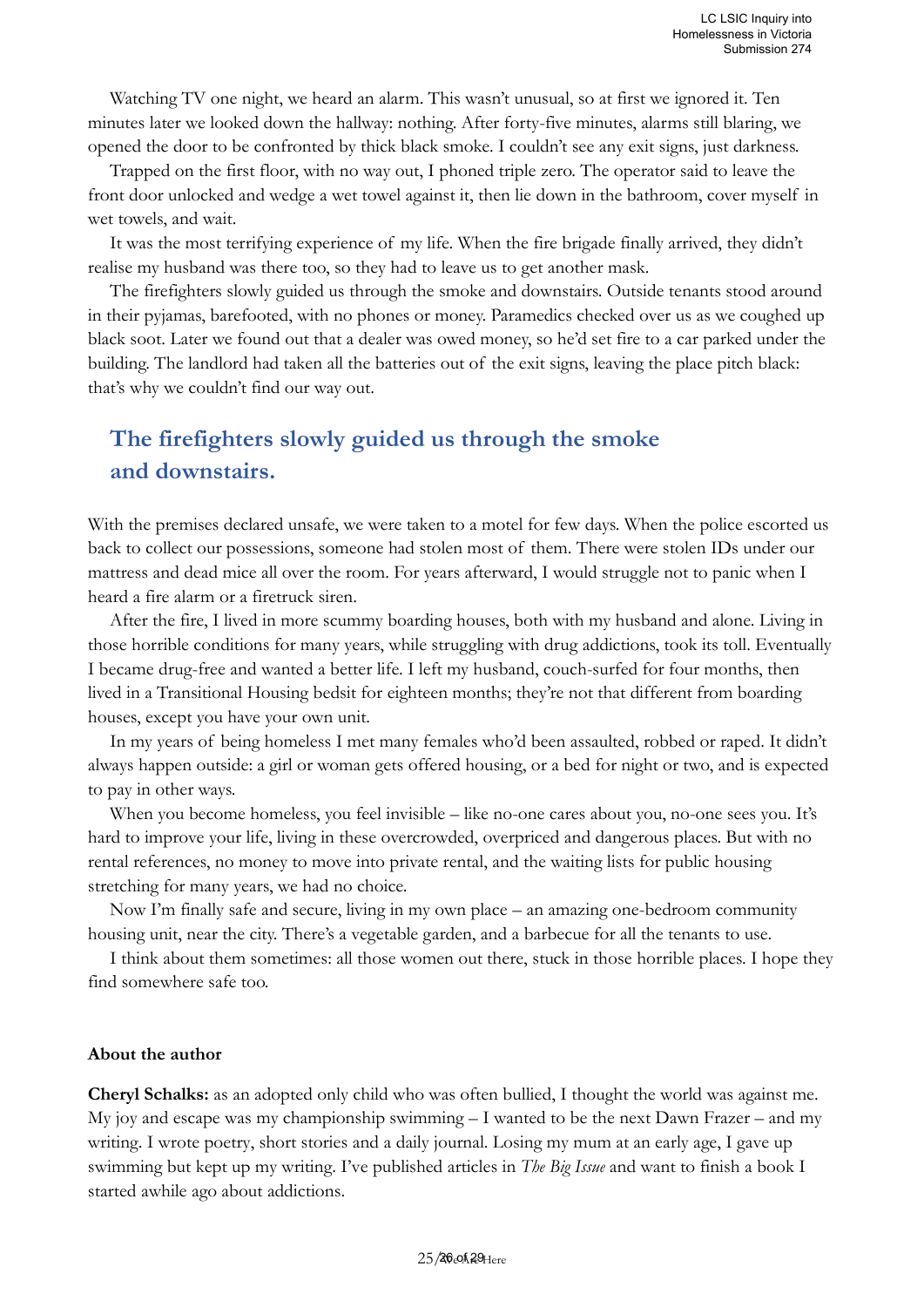#### **OBITUARY FOR THE NEIGHBOURHOOD**

#### **By Alex Presincula**

The first month. A new home, the lease signed. And what should be at least another year securely housed, a comforting feeling. A backyard with one of those clotheslines that can carry a full household's worth of washing, and a fence line bordered by a wall of gumtrees and the night dance of possums. A friendly hello when you walk past a stranger who's also nested somewhere along this quiet street.

When we move in, this street is a neighbourhood: rows of single-storied, free standing houses hidden behind the busiest of roads. It is an enclave: you wouldn't know the main road was there. Welltended gardens display a passion for botany and space for families: room for children to play, to breathe; to make an insect friend, or assemble an army to conquer Chive Village or the Gum Nut Capital. Generations of children have grown up here in familial quiet. For any untended gardens, there is an ancient, quiet woman who roams the neighbourhood, setting things right: inch by inch, the lawns snipped, the yards tidied, unobtrusively made perfect. For this is her world.

Another local, this one hard and gruff-seeming, sprawled in an armchair in his garage-turned-cave. The mouth of his hideaway is always open, whether it is warm or bitter cold. You hear a whistle or the call of an umpire, see his silhouette shifting, hear him cursing passionately, a clue that his team was winning or losing. A roller-doored paradise that teeters on the fate of an egg-shaped ball chased by striped guernseys.

When the street was asleep, a turf war between the cats and possums would begin. A delightful, curious showdown of claws and hissing. But by sun-up, a truce was always agreed upon, one species retreating to the trees, the other claiming the ground. Telltale tufts of grass like green fireworks, fresh cuts that would need tending when owners awakened. Under a joint treaty, both species agree to protect the neighbourhood by day. When the human residents slept, they would resume their midnight duels. A celebratory dance of rustling leaves and feline yowls.

# **The destruction started slowly: a home leveled at one end of the street, then the other.**

The destruction started slowly at first: a home being leveled at one end of the street, then at the other. One empty lot. Two empty lots, three. Trucks rumbling, wood splintering. A vacant house, the ghost memory of a home. A two-storey framework rising.

Now the street is a busy parking lot for trucks. In place of individual houses, identical towers of bricks, cement and wood spring up. Manicured dirt patches, one metre square, serve as the front yards. The scent of eucalyptus and pine replaced by the smell of chemicals and cement dust.

The landscape is literally ripped apart. Large agave plants, decades of natural architecture, a whole line of gumtrees that housed a generation of possums: all uprooted, dismantled, shredded, split. Replaced by mechanical noise that begins before sun-up. Noise that severs the cat–possum treaty, ending their nocturnal orchestra, scattering them.

The alliance is over. The human residents are asking: has anyone seen Buttons, Kit, Simba? Forlorn posters appear on lampposts: *Missing.* But they can't draft posters for the brushtail parents and their joeys. Now all three species face a new enemy.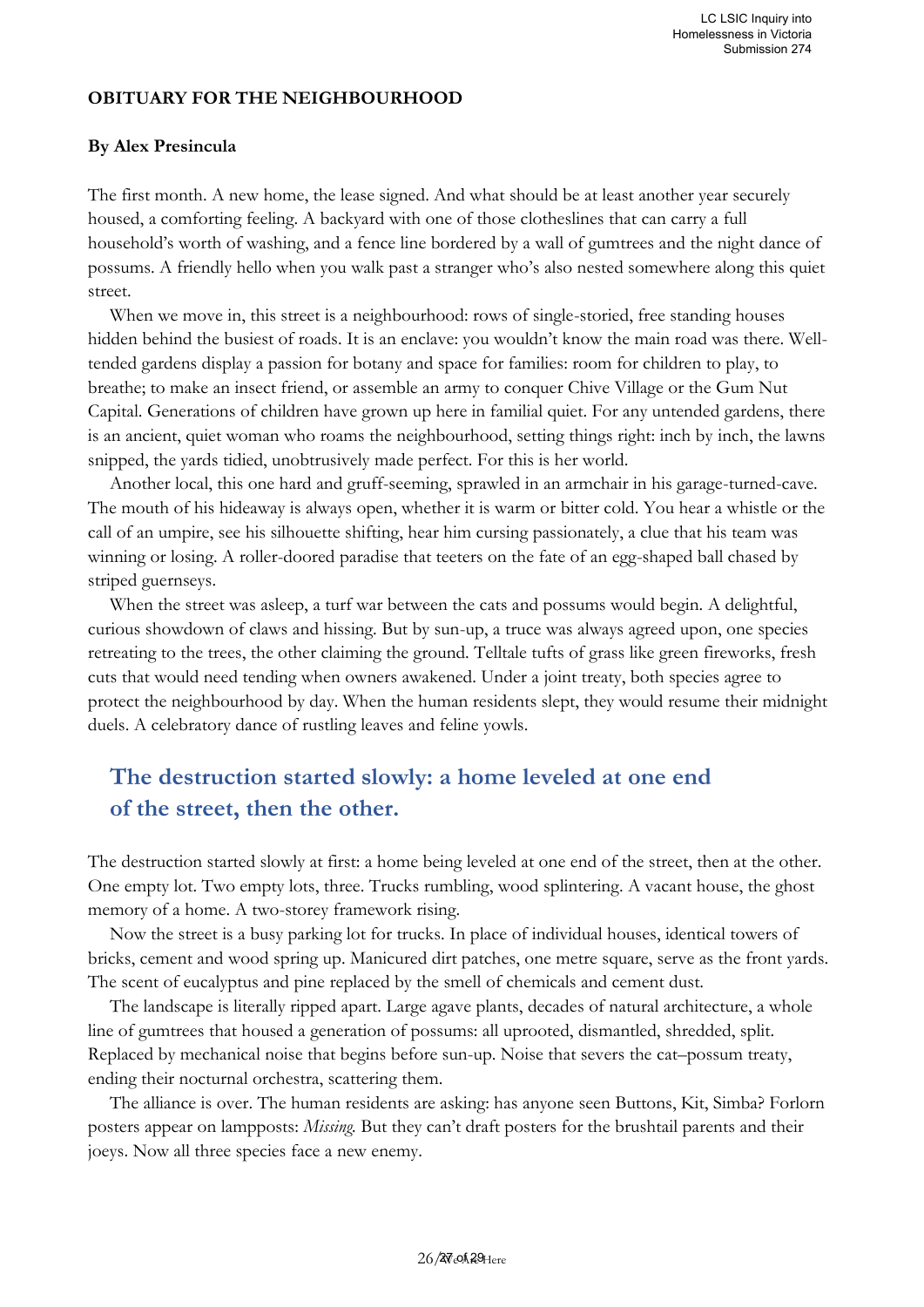Six months have passed since we moved in. The neighbourhood is a noisy graveyard, whirring saws and clanging hammers the new morning soundtrack. The rare quiet moments are the workmen's lunchbreaks. The few cats left wander depressed and friendless. The Gum Nut Capital has fallen, buried under a bulldozed garden, sealed under slabs of concrete, ready for two or three townhouses to be crammed onto one block. The lawns are pared back or barren, the remaining weatherboard shells abandoned. The skyline all cookie-cutter contours, an over-developed fortress wall.

The remaining residents recount local folktales: of the ancient woman who'd venture out daily, snipping and trimming, gardens flourishing in her wake. Of the unbridled passion, the roars of victory and loss, that burst from a hidden cave whose mouth is now forever closed.

And my once-home, our legal contract now void, has a sign hammered into its lawn. Most of my boxes remained packed: I am so used to being moved on, heading further west as the city sprawls outward. 'For Sale' signs now stand in for headstones: RIP, brushtail possums. RIP, old garden-tender. RIP, man-cave. RIP, the neighbourhood.

#### **About the author**

**Alex Presincula**, in fiction, is the third dragon rider in all dragon-inclusive stories. In reality, he's a budding writer. He's collaborated with musician Baz Kaybee on a biography and edited for *Phantasmagoria Magazine*, and is now working with artist Ben Coy on a short comic. Alex has studied Creative Writing at RMIT University (Bachelor of Arts), and Professional Writing and Editing at Victoria University. He'll collab, produce and edit for 10,000 hours, or until he can add a literary award to his bio.